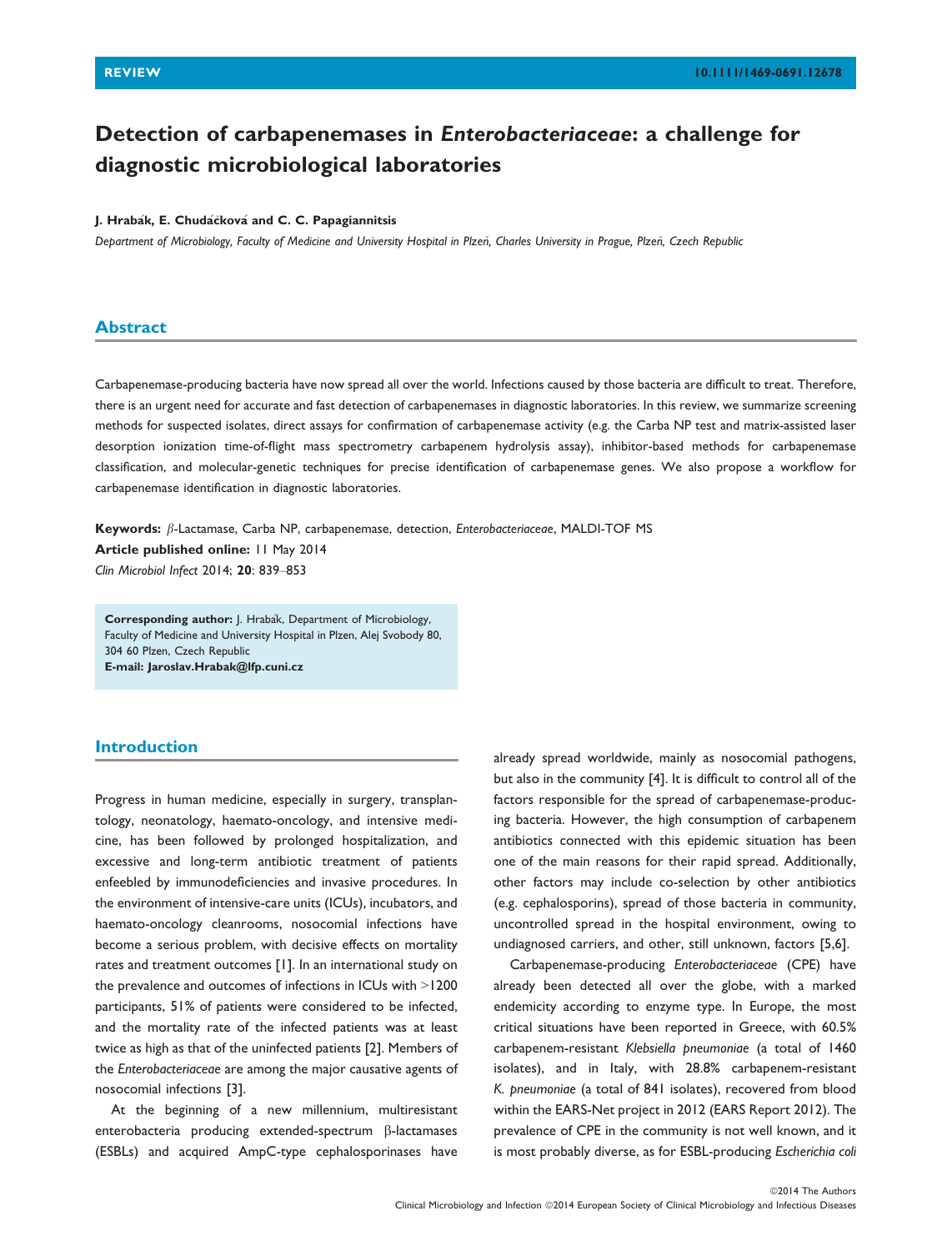(3–5% in France; >80% in India) [5]. Besides medical settings, carbapenemase-producing bacteria have been detected in environmental samples, especially from sewage water, as well as in veterinary and wildlife samples [7–10].

Enterobacteriaceae are known as some of the most common pathogens causing both community-acquired and hospital-acquired infections, including infections of the urinary and gastrointestinal tracts, pneumonia, peritonitis, meningitis, sepsis, and medical device-associated infections. The infections caused by CPE are associated with significant mortality. The mortality rates revealed in small clinical studies ranged from 22% to 72%. [11,12]. The reasons for this are most probably multifactorial, including underlying diseases, delays in the initiation of effective therapy, and the lack of effective antimicrobials [13].

The production of acquired carbapenemases makes the choice of antibiotic treatment of infections caused by Gram-negative bacteria very limited. The horizontal transmission of carbapenamase genes mediated by mobile genetic elements carrying additional resistance elements, which confer resistance to various groups of antibiotics, results in multidrug resistance, including bacteria resistant to all available antibiotics [14]. In vitro susceptibility to colistin, tigecycline and aminoglycosides is mostly preserved, but the impact of these antibiotics in vivo is still uncertain and the mortality rates remain high, despite treatment according to the results of susceptibility testing [15]. Some studies have suggested that combination therapy could be associated with a better outcome than monotherapy [15,16]. However, there is still not an equal substitute for carbapenem antibiotics in the treatment of severe infections caused by multiresistant Gram-negative bacteria.

As a part of the human intestinal flora, Enterobacteriaceae are easily spread (hand carriage, and contaminated food and water) and difficult to eliminate, especially in countries with low levels of hygiene. An alarming example has been the successful worldwide spread of E. coli ST131 producing CTX-M-15 [4,17]. High rates of, mainly, community-onset extraintestinal infections caused by this successful clone have been detected in Europe, North America, Japan, and Korea. Even higher rates are estimated from limited data in Asia, the Middle East, and Africa. The same clone has been reported in companion animals, non-companion animals, and foods [17]. The epidemic situation regarding CPE will probably develop in the same way as for ESBL producers. The only hope is an efficient infection control strategy applied in as many countries as possible.

Data from Israel have shown that nosocomial infections caused by carbapenem-resistant Enterobacteriaceae can be controlled by strict epidemiological intervention. Acquisition

of CPE declined in acute care from a monthly high of 55.5 cases per 100 000 patient-days to an annual low of 4.8 cases per 100 000 patient-days [18]. However, for such a successful intervention, there is an urgent need for diagnostic laboratories to introduce rapid and sensitive methodologies for the detection of carbapenemase producers.

## Screening for carbapenemase producers

#### Susceptibility of CPE and indicator antibiotics

Proper selection of suspicious isolates with reduced susceptibility to indicator antibiotics (e.g. carbapenems) is crucial for the identification of carbapenemase-producing isolates. These isolates should be further examined for confirmation of carbapenemase production. However, some carbapenemase-producing bacteria might show lower MICs for carbapenems than the clinical breakpoints proposed by the European Committee on Antimicrobial Susceptibility Testing (EUCAST). MIC distributions are available from http://mic.eucast.org/ (accessed 28 December 2013) and the CLSI [19]. Therefore, previous studies suggested that enterobacterial isolates showing even a small reduction in susceptibility to carbapenems should be further examined for carbapenemase production [20].

Recently, the EUCAST subcommittee for detection of resistance mechanisms and specific resistance of clinical and/or epidemiological importance published a recommendation for detection of CPE (EUCAST guidelines for detection of resistance mechanisms and specific resistances of clinical and/ or epidemiological importance: http://www.eucast.org/fileadmin/src/media/PDFs/EUCAST\_files/Consultation/EUCAST\_ guidelines\_detection\_of\_resistance\_mechanisms\_121222.pdf (accessed 28 December 2013)). Screening cut-off values were proposed for meropenem, imipenem, and ertapenem (Table 1). Meropenem was additionally proposed as the indicator antibiotic with the best balance of sensitivity and specificity, but, for bacteria producing OXA-48-type  $\beta$ -lactamases, temocillin was proposed as an indicator antibiotic with high sensitivity, as those isolates showed very high MICs for this antibiotic ( $\geq$ 256 mg/L) [21]. However, the specificity of this feature remains to be more extensively evaluated [22].

Huang et al. [23] recently published a precise analysis of 1354 enterobacterial isolates, including 435 confirmed carbapenemase producers. Most of the analysed CPE possessed class D OXA-48-type  $\beta$ -lactamases. On the basis of their data, it can be hypothesized that the current cut-off values for carbapenems proposed by the EUCAST were not able to identify a significant number of OXA-48 producers. In geographical areas with a high prevalence of CPE, including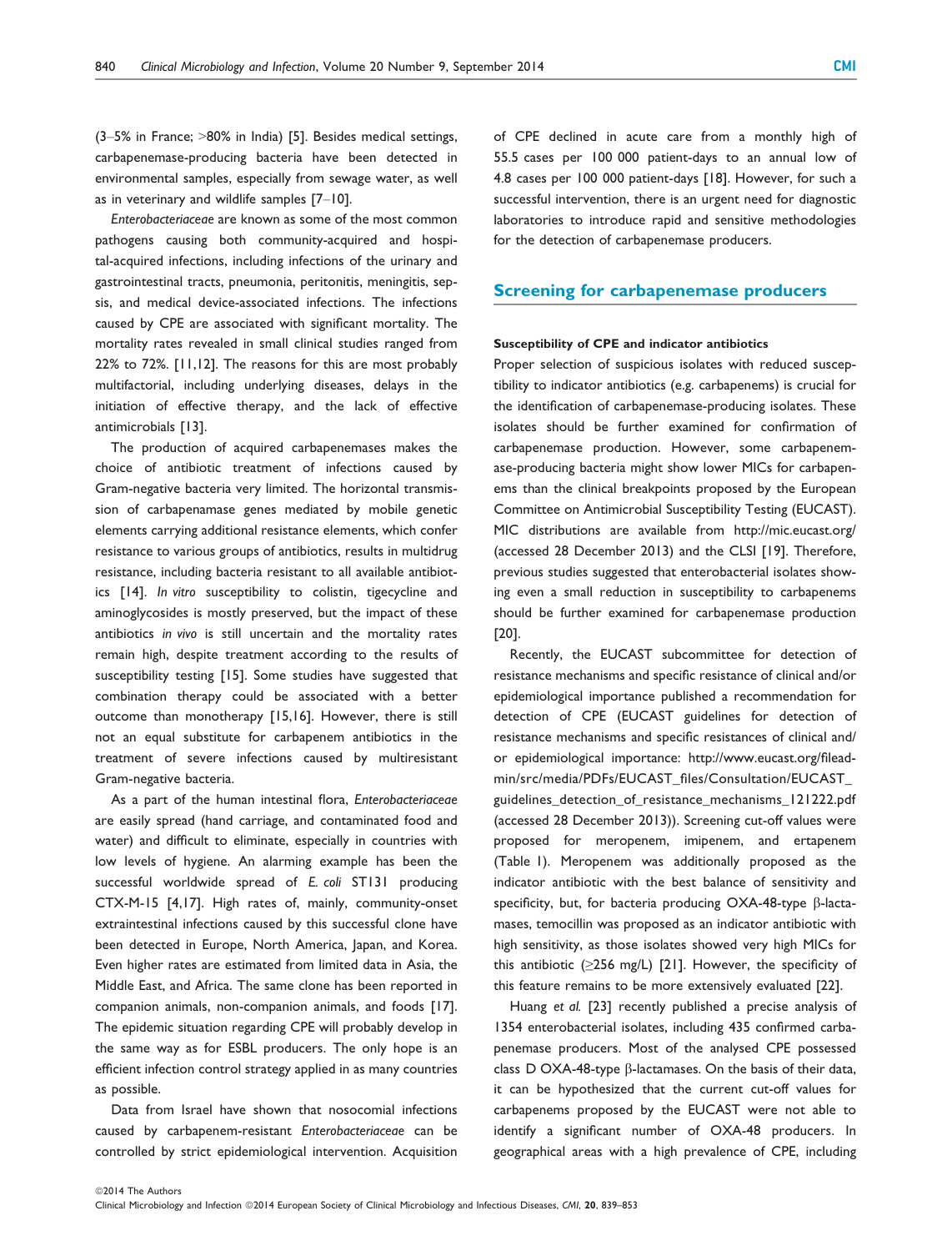TABLE 1. Clinical breakpoints of selected carbapenems proposed for Enterobacteriaceae, and European Committee on Antimicrobial Susceptibility Testing (EUCAST) proposals for screening cut-offs for the detection of carbapenemases

| Clinical breakpoints (susceptible category) |                            |                                                           |                       | <b>Screening cut-off</b> |                                  |
|---------------------------------------------|----------------------------|-----------------------------------------------------------|-----------------------|--------------------------|----------------------------------|
| MIC (mg/L)                                  |                            | <b>Disk diffusion</b><br>inhibition zone<br>diameter (mm) |                       |                          | <b>Disk diffusion</b>            |
| <b>EUCAST</b>                               | <b>CLSI</b>                | <b>EUCAST</b>                                             | <b>CLSI</b>           | MIC (mg/L)               | inhibition zone<br>diameter (mm) |
| < 0.5<br>$\leq$ 2<br>$\leq$ 2               | < 0.25<br>$\leq$<br>$\leq$ | $>25$<br>$>22$<br>>22                                     | >23<br>$>23$<br>$>23$ | >0.125<br>>1<br>>0.125   | $25$<br>$<$ 23<br>$25$           |
|                                             |                            |                                                           |                       |                          |                                  |

OXA-48 producers, the use of temocillin disks  $(30 \mu g)$  and piperacillin–tazobactam disks (100/10 µg) can significantly increase the sensitivity of screening procedures. New cut-offs were proposed for those antibiotics (temocillin, <12 mm; piperacillin–tazobactam, <16 mm) [23]. The use of the combination of modified zone diameter cut-offs can exclude the presence of any carbapenemases that could have been missed with other selection criteria, and avoid unnecessary additional testing for confirmation of CPE [23].

Recently, Hartl et al. [24] proposed the determination of MICs for temocillin (cut-off of ≥128 mg/L) combined with the meropenem double-disk synergy test (DDST) as an algorithm that could be introduced into diagnostic laboratories for the identification of carbapenemase production and differentiation of Ambler classes in CPE.

Another screening carbapenem antibiotic, faropenem, was proposed by Day et al. [25]. They tested 166 enterobacterial strains producing various carbapenemases, and 82 non-carbapenemase producers. In most carbapenemase-producing strains, no inhibition zones (i.e. zone diameter of 6 mm) around the faropenem disk  $(10 \mu g)$  were observed. For OXA-48 producers, inhibition zone diameters ranged from 6 mm to 12 mm. For all but one OXA-48 producer with an inhibition zone of >6 mm, large numbers of colonies growing up to the disk were observed. MICs of faropenem were ≥64 mg/L for all VIM-producing, IMP-producing and KPC-producing strains, and 99% of NDM-1-producing strains. Faropenem MICs of OXA-48-producing strains ranged from 2 mg/L to 32 mg/L. Similar results were obtained in five of 82 non-carbapenemase-producing Enterobacteriaceae with the disk diffusion test. Four non-carbapenemase-producing strains had MICs of >32 mg/L. The authors of this study hypothesized that the faropenem disk diffusion test can be used as a sensitive (99%) and specific (94%) screen for carbapenemase-producing bacteria. Similar results (sensitivity of 98% and specificity of 87%) were confirmed in the collection of isolates referred to a UK reference laboratory. However, further validation of this test should be performed.

Finding specific and sensitive indicator antibiotics that are similar to cefoxitin for screening of methicillin-resistant

Staphylococcus aureus is a challenge for the diagnosis of carbapenemase-producing bacteria. Because of the great diversity of carbapenemases, with different biochemical properties, solution of this problem will be difficult.

## Screening cultivation media

The recommended samples for the screening of CPE are faecal or rectal swabs, as gastrointestinal carriers represent the most important potential source of cross-transmission in the healthcare setting. All patients at risk (e.g. patients repatriated from a foreign country or from a healthcare setting with a high prevalence of CPE, patients in ICUs, transplant patients, and immunocompromised patients) should be screened. The patients should be kept in strict isolation until a negative result is announced (at least 24–48 h) [5].

An ideal screening medium should be designed to detect all classes of carbapenemase with a high sensitivity and sufficient specificity to obtain a reliable answer to the question of whether a patient is or is not colonized by CPE as soon as possible. Attention should be given to the price and the screening frequency in each laboratory, as well as to the increasing number of tested samples. Faster results could be achieved with an agar-based chromogenic medium for direct plating, without any necessary enrichment in liquid medium. However, no appropriate medium is available at this moment.

Several commercial media have been tested on molecularly well-characterized carbapenemase-producing strains and on clinical samples. Adler et al. [26] have compared three agar-based screening media for the direct detection of CPE from rectal swabs: CHROMagar-KPC (Hy-Labs, Rehovot, Israel), MacConkey agar supplemented with imipenem at 1 mg/L, and MacConkey plates with imipenem, meropenem and ertapenem disks. The highest sensitivity (85%) and specificity (94.3%) have been observed for MacConkey agar supplemented with imipenem. However, only KPC producers were detected in this survey.

In a comparative study, Nordmann et al. suggested that a culture medium designed for screening of ESBL producers (ChromID ESBL; bioMérieux, La-Balme-Les-Grotte, France) could achieve higher sensitivity than a medium designed to

©2014 The Authors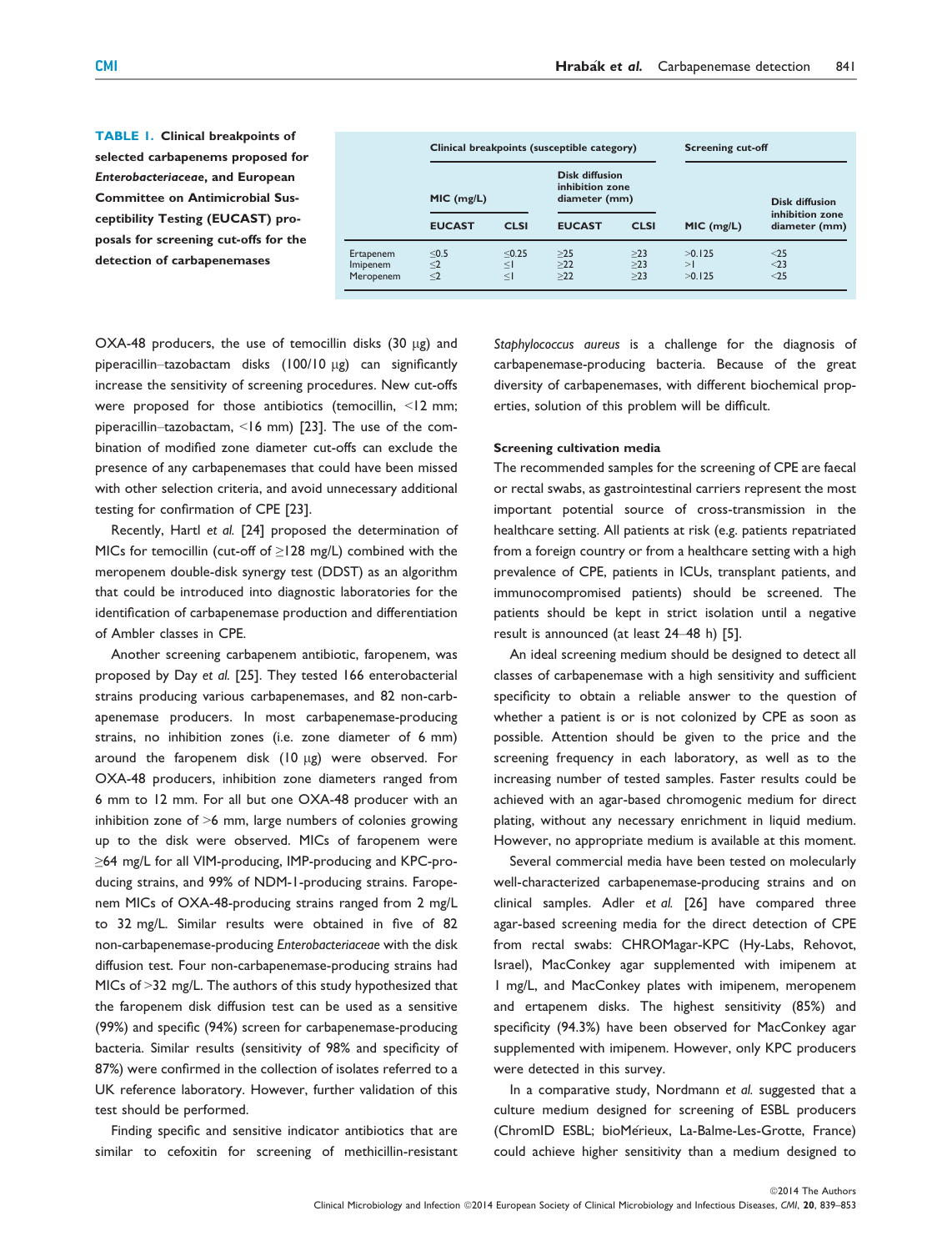select carbapenemase producers (CHROMagar KPC; CHRO-Magar, Paris, France) [27,28]. However, low specificity caused by co-detection of ESBL producers necessitates further diagnostic tests before reporting of the definitive results.

A prototype chromogenic screening medium, ChromID CARBA (bioMérieux), designed for the detection of CPE, was tested against a group of 200 rectal swabs (133 presumptive CPE; 92 confirmed by phenotypic and genotypic tests) [29]. Direct plating onto ChromID CARBA medium was performed in parallel with four other screening methods: (i) overnight selective enrichment in 5 mL of tryptic soy broth with a 10-µg ertapenem disk, followed by plating onto MacConkey agar; (ii) short, selective enrichment in 9 mL of brain–heart infusion broth with a 10-µg ertapenem disk, followed by plating onto ChromID ESBL medium; (iii) direct plating onto ChromID ESBL; and (iv) direct plating onto MacConkey agar supplemented with meropenem (1 mg/L). Direct plating on ChromID CARBA showed higher sensitivity (92.4%) and specificity (96.9%) than the rest of the methods.

None of the media mentioned above is suitable for detecting producers of OXA-48-type carbapenemases, because these strains are usually susceptible to cephalosporins, and often show low-level resistance to carbapenems. An overnight culture in broth, supplemented with ertapenem, followed by cultivation on Drigalski agar medium, with ertapenem and imipenem E-tests, was suggested as the preferable methodology for the selection of OXA-48 producers by Ruppe et al. [30,31].

Singh et al. compared the efficiency of direct plating on two different selective media (CHROMagar ESBL and vancomycin, amphotericin B, ceftazidime and clindamycin plates) with a real-time PCR assay for  $bla_{KPC}$  genes after a cultivation step in an enrichment broth for the selection of KPC producers from rectal specimens. PCR demonstrated higher sensitivity (97.0%) than culture with selective screening media (77.3%), with a significantly shorter turn-around time (24 h for the PCR-based method vs. 64–72 h for culture) [32]. These results indicate that PCR-based screening of CPE is the most effective procedure. This conclusion, however, does not take into account the high cost of PCR assays and the numerous samples examined, which force microbiologists to develop a screening medium for direct plating with comparable sensitivity. The specificity of CPE detection with current screening media, usually mentioned in some publications, depends greatly on the collection of isolates used for the validation, and cannot be extrapolated to regions with different epidemiological situations.

Recently, a novel screening medium was developed by Nordmann et al. [33]. This medium showed very high sensitivity (96.5%) in also detecting OXA-48-producing strains [34].

This medium is based on Drigalski agar supplemented with ertapenem, zinc sulphate, and cloxacillin. SUPERCARBA medium has superior sensitivity to other, commercially available, media (CHROMagar KPC and Brilliance CRE) [34].

# Phenotypic tests

Numerous studies have described and evaluated the performance of simple phenotypic tests for the specific detection of carbapenemase-producing strains, mainly of K. pneumoniae and E. coli.

#### Modified Hodge test

In the last two decades, detection of  $\beta$ -lactamase production with a modification of the disk diffusion test has been of interest for many research groups. Three-dimensional tests for the detection of extended-spectrum and AmpC  $\beta$ -lactamases were described in 1990 and 2000 [35–37]. All of the described methods were based on the application of a heavy bacterial inoculum or a crude extract of tested isolates into a slit or a cup cut in the agar, at different distances from the antibiotic disks. The deformation of the inhibition zone in the vicinity of the inoculated slit or cup cut was indicative of the presence of ESBLs or AmpC-type  $\beta$ -lactamases. A similar technique was developed in 1976 by Masuda et al. [38], and was later modified by Marchiaro et al. and Pasteran et al. [39,40]. Disks soaked with the tested culture or cell-free extract were placed near the indicator antibiotic disks onto agar plates, which had been previously inoculated with an E. coli susceptible strain. Carbapenemase production was suggested by the growth of the indicator E. coli cells around the disks loaded with the tested isolates or crude extracts. However, all of the above methods are labour-intensive, and they have not been widely used in diagnostic laboratories.

One of the most extensively used methods is based on techniques first described by Ørstavik and Ødegaard in 1971 [41], and later by Hodge et al. in 1978 [42]. The latter method was used for the detection of penicillinase production in S. aureus, Neisseria gonorrhoeae, and other microorganisms. The plate was inoculated with a susceptible strain of S. aureus, a penicillin disk (10 U) was placed in the centre of the plate, and tested isolates were streaked outward from the disk. b-Lactamase production was verified as a distortion of the inhibition zone.

In 2001, Lee et al. [43] published a modification of the Hodge test. The modified Hodge test was used for the detection of carbapenemase production in Pseudomonas species and Acinetobacter species [43]. In the modified Hodge test, penicillin-susceptible S. aureus was replaced with E. coli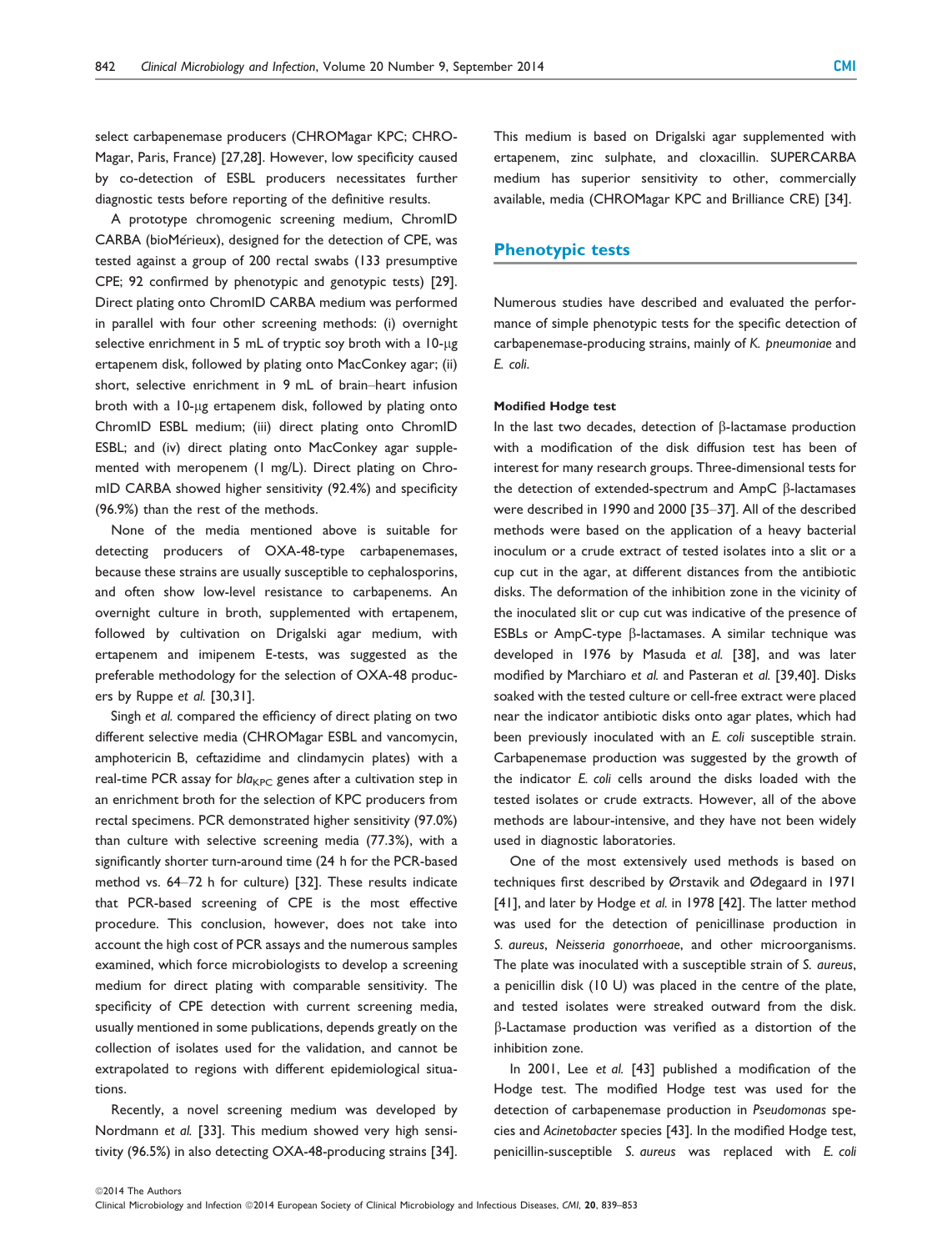ATCC 25922, and a 10-U penicillin disk with a 10-µg imipenem disk. Two years later, the same authors published an evaluation of their test [44]. In the latter study, Lee et al. showed that the sensitivity of the modified Hodge test for the differentiation of metallo- $\beta$ -lactamase (MBL) producers could be improved by the addition of zinc sulphate to an imipenem disk or to Mueller–Hinton agar.

Although the modified Hodge test is simple and cheap, a high frequency of false-positive results has been observed, especially in carbapenem-resistant Enterobacteriaceae that produce ESBLs (e.g. CTX-M type) or  $AmpC$   $\beta$ -lactamases with porin deficiency in their cell walls [45,46]. Pasteran et al. [40,47] proposed further modifications of the modified Hodge test to exclude false-positive results in some AmpC and ESBL producers. Also, the modified Hodge test failed to detect carbapenemase production in some isolates. Performance of the modified Hodge test with MacConkey agar and ertapenem disks gave better sensitivity for MBL producers, owing to enhanced release of  $\beta$ -lactamases from cells [48]. However, Girlich et al. [49] observed very low sensitivity for the latter modification, especially in NDM-1-producing bacteria. False-negative results were minimized after the addition of zinc sulphate to Mueller–Hinton agar; nevertheless, the test still remained negative for some NDM producers (the sensitivity increased from 77.4% to 94.0%).

Two recent studies reported different sensitivities and specificities for the modified Hodge test [50,51]. In the first study, Cury et al. [50] found an excellent negative predictive value (100%). Unfortunately, the study was limited to KPC-producing Enterobacteriacea only. The authors also found a high frequency of inconclusive results. In contrast, Doyle et al. [51] described only 58% sensitivity and 93% specificity.

A disadvantage is that the assay is time-consuming, as it requires 24–48 h for the first results after isolation of a suspected carbapenamase-producing strain, and cannot distinguish the carbapenemase type.

Despite the problems with the interpretation of the modified Hodge test and the relatively high rates of false-positive and false-negative results with some isolates, the CLSI proposed this test for confirmation of putative carbapenemase producers [52]. On the basis of the results reviewed above, however, the modified Hodge test should not be used for final confirmation of carbapenemase production.

#### Detection of MBLs based on inhibition by chelating agents

Phenotypic detection of MBL producers is based on the specific inhibition of MBLs by chelating agents. Several tests relying on the synergy between MBL inhibitors, most commonly EDTA [43,53], and an oxyimino-cephalosporin or a carbapenem, have been developed. Additionally, various tests

utilizing other chelating agents, such as dipicolinic acid (DPA) [54], 1,10-phenanthroline [55], and thiol compounds (2-mercaptopropionic acid and sodium mercaptoacetic acid) [44,56], or the use of a combination of chelators (e.g. EDTA plus 2-mercaptopropionic acid) [57], have been proposed. These compounds inactivate MBLs that act against  $\beta$ -lactams, by depriving them of hydrolytically essential  $Zn^+$  divalent cations. The DDST and the combined disk test (CDT) are the most commonly used formats of MBL detection assays. The DDST uses a  $\beta$ -lactam disk placed closed to a disk with a given amount of an MBL inhibitor (most commonly EDTA). The formation of a synergy pattern is indicative of MBL production. Alternatively, in the CDT variant, the  $\beta$ -lactam disk is potentiated with an inhibitor, and the diameter of its inhibition zone is then compared with that of the  $\beta$ -lactam disk alone. An increase in the inhibition zone diameter above a predefined cut-off value indicates MBL activity. Both formats of MBL detection test show high sensitivity even with isolates with low carbapenem resistance levels [20]. However, in the case of the DDST, the interpretation of this test is subjective and cannot be quantified.

Investigators have proposed various techniques for EDTAbased detection tests, mainly in the DDST format. In the first study, presented by Arakawa et al. [56], a ceftazidime  $(30 \text{ µg})$ disk was placed near a filter disk with a centre-to-centre distance of  $10-25$  mm. To the filter disk,  $5 \mu L$  of a 0.1 M EDTA solution was added. EDTA expanded the growth-inhibitory zone between the two disks, but its appearance and reproducibility were relatively poor, even when a 0.5 M EDTA solution was added to the filter disk. In a study presented 1 year later, the use of an imipenem  $(10 \mu g)$  disk and an EDTA (c. 1.5 mg) disk at a distance of 10 mm (edge to edge) was proposed [43]. A 1.5-mg EDTA disk was prepared by adding  $10 \mu L$  of a 0.5 M EDTA solution (pH 8.0) to a blank filter paper disk. Lee et al. found that the sensitivity and specificity for the EDTA-based DDST test were both 100% as compared with the imipenem hydrolysis assay. In a later study, Lee et al. showed that addition of sodium mercaptoacetic acid (c. 2 mg) to an EDTA disk improved detection and elimination of a non-specific inhibition zone for both Pseudomonas aeruginosa and acinetobacters [44]. In that study, however, disks containing a smaller concentration of EDTA  $(750 \mu g)$  were used, because they alone did not produce the undesirably large inhibition zones. A CDT format of an EDTA-based detection test was presented by Yong et al. in 2002 [53]. In the latter test, the inhibition zones of imipenem (10  $\mu$ g) and imipenem-EDTA (0.750  $\mu$ g) disks were compared. This method, using a  $\geq$  7-mm inhibition zone with the imipenem–EDTA disks, differentiated all MBL-producing pseudomonads, and the sensitivity and specificity for acinetobacters were 95.7% and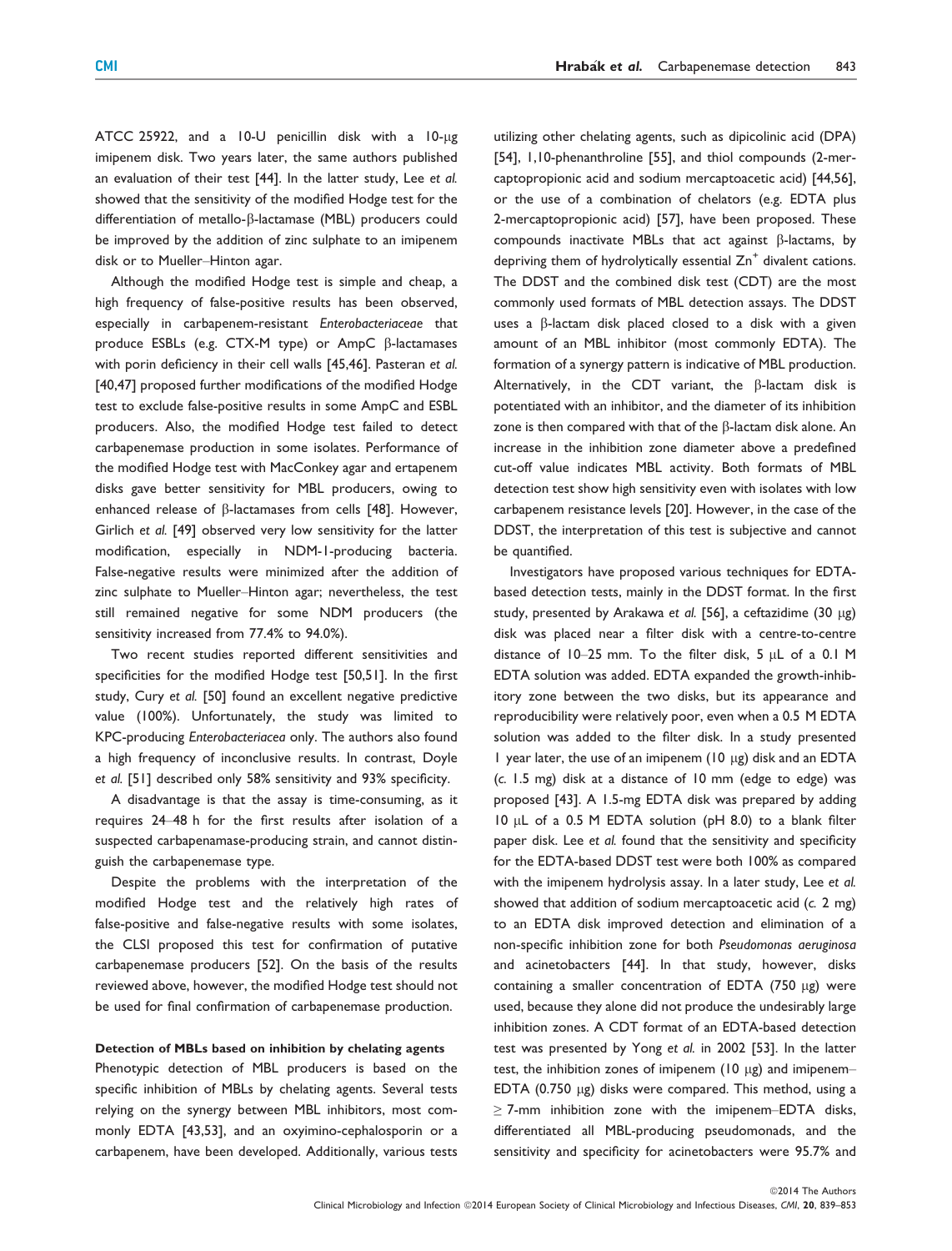91.0%, respectively. Recently, a group of experts from the EUCAST and the European Society of Clinical Microbiology and Infectious Diseases (ESCMID) published a recommendation for the detection of class A and B enzymes in Enterobacteriaceae. In the procedures recommended, the production of class B enzymes is suspected when a difference of  $\geq$ 5 mm in the zone diameter is observed between meropenem ( $10 \mu$ g) and meropenem plus EDTA (0.25 M) [58].

On the same principle, the E-test MBL strip (AB bioMérieux, Paris, France) is one of the methods advocated for the detection of MBL-producing isolates [20]. This method, which uses imipenem and imipenem plus EDTA, is efficient in detecting MBL producers showing high carbapenem resistance levels, but may fail to detect MBL-producing isolates with low-level resistance to imipenem. Recently, novel E-test strips, containing meropenem and meropenem plus EDTA, have been credited with high sensitivity and specificity for the initial characterization of MBL-producing Enterobacteriaceae [58]. The sensitivity of MBL detection methods was significantly increased if the growth media were supplemented with zinc [49,59].

In general, MBL detection methods based on  $\beta$ -lactamchelator combinations perform well for K. pneumoniae and E. coli, but they have not been systematically tested for other enterobacterial species. Also, it must be pointed out that the specificity of MBL detection methods might be impaired by the effects of chelating agents, acting non-specifically and affecting other processes [60–62]. Therefore, the results should be cautiously interpreted, and confirmed with a reference methodology (carbapenem hydrolysis-based assays—see below).

#### Detection of KPCs based on inhibition by boronic acids

Phenotypic detection of KPC production is based on the inhibitory effects of boronic acid and its derivatives, phenylboronic acid (PBA) and 3-aminophenylboronic acid (APBA). Boronate derivatives that structurally resemble  $\beta$ -lactams have long been used in probing the function of  $\beta$ -lactamases, especially class C enzymes. In 2008, Pasteran et al. [63] observed that boronates preferentially inhibit KPC-type  $\beta$ -lactamases. This report was soon followed by studies proposing the use of PBA combined with a carbapenem for the identification of KPC producers [64–66]. These studies differed in the performance of boronate-based tests, and the observed sensitivity and specificity. In the study performed by Pasteran et al. [64], the DDST approach was found to work well. However, so far, the CDT format has been used more and has evaluated as being better. Of several indicator b-lactams tested, either imipenem [64] or meropenem [65,66] showed better sensitivity and specificity for the identification of isolates producing KPCs or any other

members of the class A carbapenemases. Also, different cut-off values of zone diameter differences between carbapenem disks and carbapenem disks supplemented with PBA were used. Pasteran et al. [64] proposed an increase of ≥4 mm in the zone diameters of imipenem disks combined with PBA over those for imipenem alone. In the study performed by Doi et al. [65], a potentiation of  $\geq$ 5 mm was observed for all KPC-producing isolates when APBA was added to meropenem disks. The use of a  $\geq$ 7 mm cut-off for meropenem disks, with and without 400 µg of PBA, was proved to be excellent for identifying KPC-producing K. pneumoniae strains and differentiating them from plasmidic AmpC-producing K. pneumoniae and E. coli [66].

Apart from the disk diffusion approaches, a method in which MICs of carbapenems were determined in the absence and in the presence of 0.3 mg/mL APBA has been developed [64]. A ≥3-fold reduction in the MICs of imipenem has been proposed as the cut-off for differentiating class A carbapenemase-producing bacteria from non-carbapenemase-producing bacteria with maximum sensitivity and specificity (both being 100%).

As with the MBL detection tests, experience with boronate-based detection of KPC producers is limited, mainly, to K. pneumoniae. In general, boronate-based tests show high sensitivity in the detection of KPC producers. However, specificity problems may arise with isolates showing reduced susceptibility to carbapenems, owing to high-level expression of AmpC-type b-lactamases (cephalosporinases) and porin defficiency [64]. This could be explained by the observed significant inhibition of AmpC enzymes by boronic acids [67]. The problem can be partly overcome by the simultaneous use of cloxacillin, which preferentially inhibits cephalosporinases [68].

## Differentiation of MBLs and/or KPCs based on combined disk methods

Recently, the emergence of K. pneumoniae strains co-producing KPCs and VIM  $\beta$ -lactamases in Greek hospitals was documented [69–71]. Hospital infections caused by K. pneumoniae co-producing KPCs and MBLs have also been described in other regions, such as Germany, Italy, China, and Colombia [72–76]. The spread of double carbapenemase producers has compromised the performance of the chelator-based and boronate-based tests described above. Previous studies have shown that double carbapenemase producers may appear to be negative for one or even both carbapenemases [69,70,74].

In 2010, Tsakris et al. [77] described an assay for the phenotypic differentiation of MBLs and class A carbapenemases in enterobacterial isolates. The described assay used four disks: meropenem, meropenem plus PBA, meropenem plus EDTA, and meropenem plus PBA and EDTA. The method

Clinical Microbiology and Infection ©2014 European Society of Clinical Microbiology and Infectious Diseases, CMI, 20, 839-853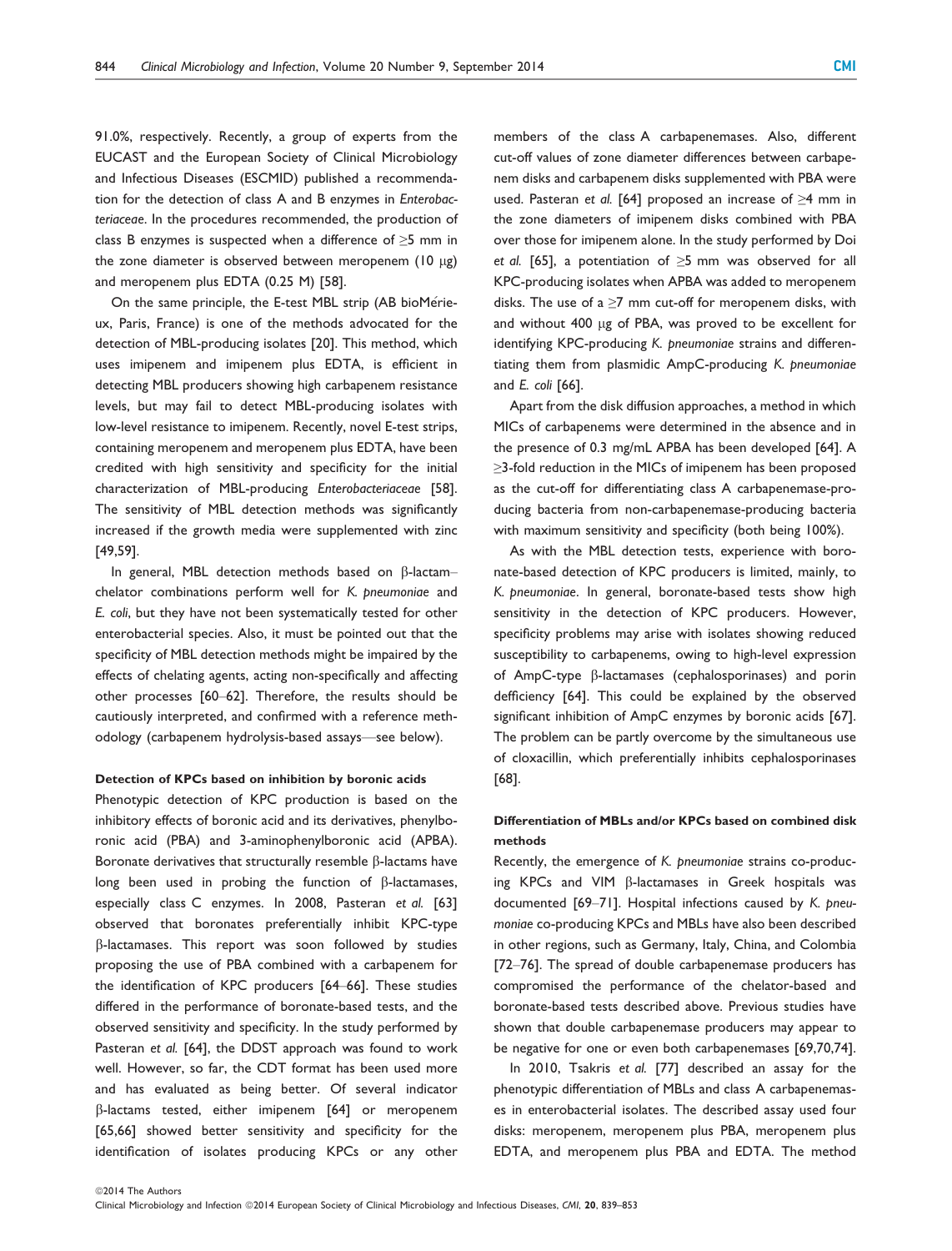failed to detect one of the double carbapenemase producers tested, and it misclassified two ESBL and AmpC producers as KPC producers.

Recently, Miriagou et al. presented two modifications of the KPC/MBL kit (ROSCO Diagnostica, Taastrup, Denmark) (Giakkoupi et al., 22nd ECCMID, 2012, Abstract P1721). The KPC/MBL kit contains four tablets: meropenem (10  $\mu$ g), meropenem plus APBA (600 µg), meropenem plus DPA (1000  $\mu$ g), and meropenem plus cloxacillin (75  $\mu$ g) (www. rosco.dk) [68,79]. In the first modification (Method A), an additional tablet containing meropenem plus APBA and EDTA was included. The second modification (Method B) differed from the first one only in that APBA was replaced with PBA (400  $\mu$ g). The performance of both modifications was compared with that of the original KPC/MBL kit and the phenotypic assay (Method C) described previously by Tsakris et al. [77]. All four methods showed excellent specificity, and performed well against single carbapenemase producers. However, significant problems were encountered with the subset of double carbapenemase producers. The lowest sensitivity was observed with the KPC/MBL kit, which missed 32 double carbapenemase producers. Methods A and C also showed low sensitivity. The sensitivity was significantly improved for Method B, which failed to detect only one double carbapenemase producer. Miriagou et al. [78] suggested that the key changes explaining the observed high diagnostic value of Method B were the inclusion of additional combined tablets containing meropenem plus two inhibitors (DPA for MBLs, and a boronic acid derivative for KPCs) and

the replacement of APBA with PBA. The algorithm used to interpret the results of Method B, with some modifications, is shown in Fig. 1. The main limitation of that study is that all four methods were tested against a single enterobacterial species, K. pneumoniae.

None of the detection tests reviewed above is suitable for the identification of isolates producing acquired OXA-type  $carbapenem-hydrolysing$  class  $D$   $\beta$ -lactamases. The enzymatic properties of OXA-type carbapenemases, which are not inhibited by clavulanic acid, tazobactam, sulbactam, or any zinc chelator, prevented the development of specific phenotypic tests for their detection. High-level resistance to both temocillin (MICs of >64 mg/L) and piperacillin–tazobactam in Enterobacteriaceae showing reduced susceptibility or resistance to at least one carbapenem may be predictive of production of OXA-48 [21]. Regarding the proposed modification (Method B) of the KPC/MBL kit, Miriagou et al. [78] suggested that isolates that are negative with both 'double' disks and the 'triple' disk must be further examined for other carbapenem resistance mechanisms, most importantly OXA-48 production. Definite confirmation of such isolates requires molecular techniques (e.g. PCR-based methods) for the precise identification of carbapenemase genes.

# Molecular-genetic Techniques

Molecular techniques remain the reference standard for the precise identification of carbapenemase genes [5]. Most of



FIG. 1. Algorithm proposed by Miriagou et al. [78] for interpretation of results obtained with the KPB/MBL confirmation-based Method B. The algorithm has been modified for the detection of OXA-48-type carbapenemases and the use of screening cut-offs proposed by the European Committee on Antimicrobial Susceptibility Testing. \*Ertapenem MIC ≥0.25 mg/L, imipenem MIC ≥2 mg/L or piperacillin–tazobactam (inhibition zone of <16 mm) can also be used. DPA, dipicolinic acid; MBL, metallo-b-lactamase; PBA, phenylboronic acid.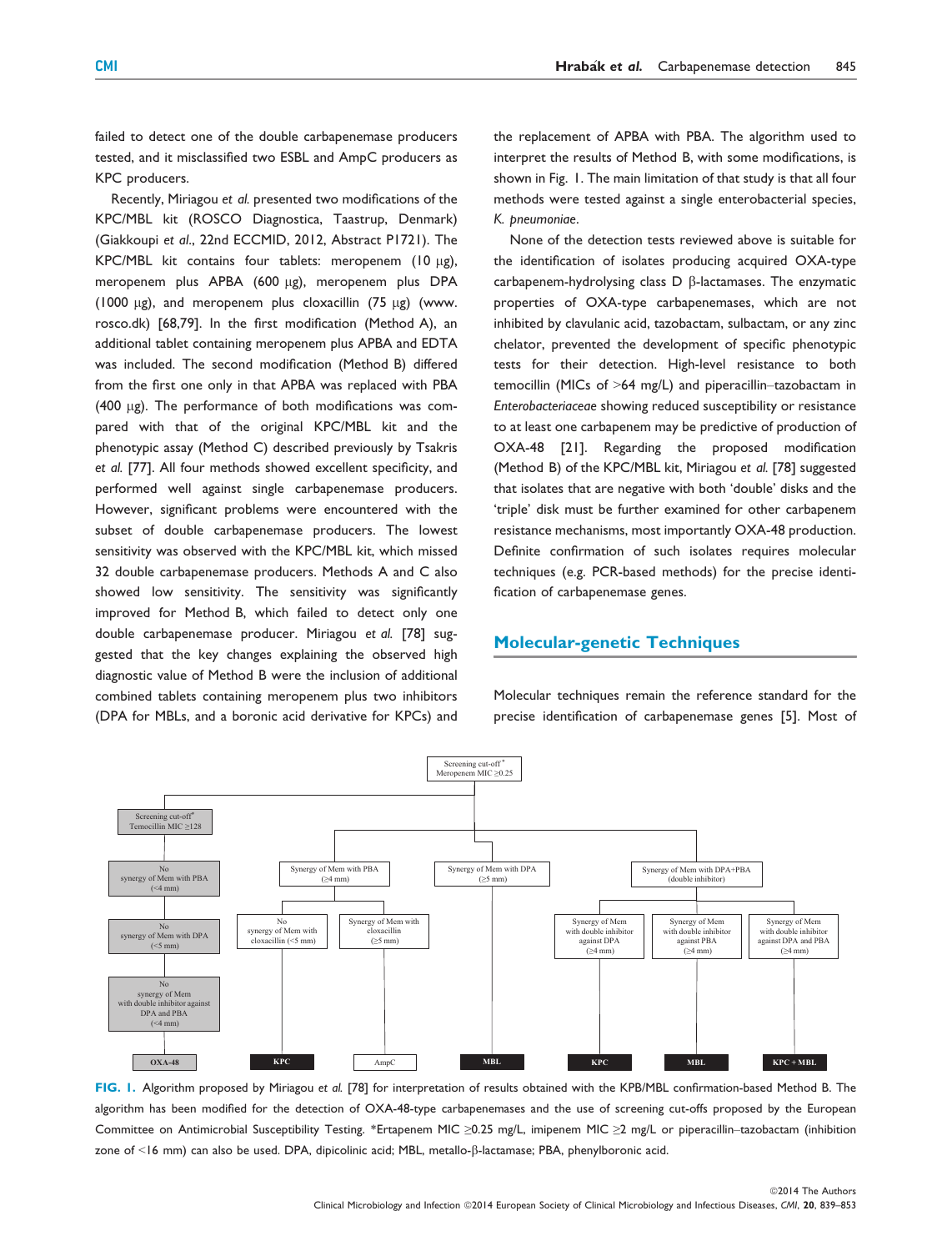these techniques are based on PCR technology, and may be followed by sequencing of the entire coding region if identification of the  $\beta$ -lactamase gene is required.

Also, hybridization techniques have been commonly used for the identification of carbapenemase genes in research laboratories and reference centres. Combination of hybridization techniques and Southern blotting is used to determine whether the carbapenemase gene resides on a plasmid or is chromosomal [80,81]. Additionally, some other laboratories have used colony blot hybridizations to efficiently screen large numbers of clinical isolates for the presence of carbapenemase genes [80,82].

Currently, many clinical laboratories routinely use 'in-house' PCR-based methods in order to deal with the problems of phenotypic detection methods and reduce the detection time. A PCR technique performed directly on colonies can give results within 4–6 h, with excellent sensitivity and specificity. Additionally, as mentioned above, PCR-based methods allow the detection of OXA-type carbapenemases. PCR-based methods are either simplex [83] or multiplex PCR assays [84–88]. Real-time assays, which further reduce the detection time, have also been utilized [89–92]. Recently, microarray technology was added to the list of molecular techniques, with the aim of achieving the rapid and reliable detection of multiple resistance determinants [93,94].

The main disadvantages of molecular techniques are their cost and the requirement for trained microbiologists. An additional issue with molecular methods is that the range of resistance genes to be detected is predefined. Thus, these methods may not detect novel carbapenemase gene types.

#### PCR methods

When the presence of a carbapenemase is suspected, PCR is the fastest way to determine which family of  $\beta$ -lactamase is present. Numerous simplex PCR assays targeting a simple carbapenemase type have been used in previous studies. Queenan and Bush provided, in their review, a selection of published primers that have been used in simplex PCR assays to detect all of the families and subgroups known at this time [83].

The increasing frequency of carbapenemase-producing bacteria underlined the necessity of having tools available to monitor the emergence and the spread of each family of carbapenemase gene types. In 2007, Ellington et al. [84] developed a multiplex PCR assay for the detection and differentiation of the five different families, VIM, IMP, SPM, GIM, and SIM, of acquired MBL genes in a single reaction. The assay showed excellent performance, as it detected and distinguished all of the reference strains, and found IMP and VIM alleles in all isolates tested. Later, an update of the

described assay was presented by Poirel et al. [88]. The updated assay, which consisted of three multiplex PCR reactions, was aimed at additionally detecting the emerging carbapenemase genes encoding the class A KPC, the class B NDM-1, and the class D OXA-48, as well as the recently identified genes encoding DIM-1, BIC-1, and AIM-1.

Following those reports, a set of six multiplex PCRs and one simplex PCR for the rapid detection of the most widespread b-lactamase genes encoding the OXA-1-like broad-spectrum  $\beta$ -lactamases, ESBLs, plasmid-mediated AmpC  $\beta$ -lactamases and class A, B and D carbapenemases was created by a research group from France [86]. However, no carbapenemase genes were detected in the clinical isolates tested. In 2011, an update of the assay, described by Dallenne et al. [86], was aimed at detecting the majority of genes encoding clinically important  $\beta$ -lactamases causing third-generation cephalosporin or carbapenem resistance. In the updated assay, Voets et al. [87] developed seven multiplex PCRs for the detection of plasmid-mediated AmpC  $\beta$ -lactamases (ACC, ACT, DHA, CMY, FOX, LAT, MIR, and MOX), metallo-carbapenemases (GIM, NDM, SIM, and SPM), serine carbapenemases (IMI, SME, and NMC-A) and OXA B-lactamases (OXA groups 23, 24, 48, 1, 2, 51, 4, and 58), and they used four multiplex PCRs of Dallenne et al. for the detection of genes encoding the CTX-M, SHV, GES, VEB, PER, KPC, VIM and IMP  $\beta$ -lactamase families. All of the multiplex PCRs were evaluated for performance in a single amplification protocol.

In 2010, Endimiani et al. presented a PCR-based method for the detection and identification of  $bla_{KPC}$  genes among Enterobacteriaceae [95]. However, that protocol makes use of PCR/electrospray ionization–mass spectrometry (MS) technology, a promising genotyping system that has high multiplexing capacity and can be used for detecting different genes in a single strain. This system can also detect single-nucleotide polymorphisms, including mutations corresponding to changes in amino acids. In the described study, all  $bla_{KPC-2}$ -possessing and  $bla_{KPC-3}$ -possessing strains were correctly reported. Additionally, all tested strains were correctly defined at the species level.

Apart from the 'in-house' assays, there are also commercially available kits based on PCR and hybridization, e.g. Hyplex MBL ID (BAG Health Care, Lich, Germany) for the detection of  $bla_{VIM}(1-13)$  and  $bla_{IMP}(1-22)$ , and Hyplex CarbIxa ID (BAG Health Care) for the detection of  $bla_{\text{OXA}}$ carbapenemase genes. This methodology allows the detection of carbapenemase-encoding genes from clinical samples (19th ECCMID, 2009, Abstract P1054); however, its diagnostic usefulness has to be further assessed in multicentre studies that also include settings with a low prevalence of carbapenemase producers.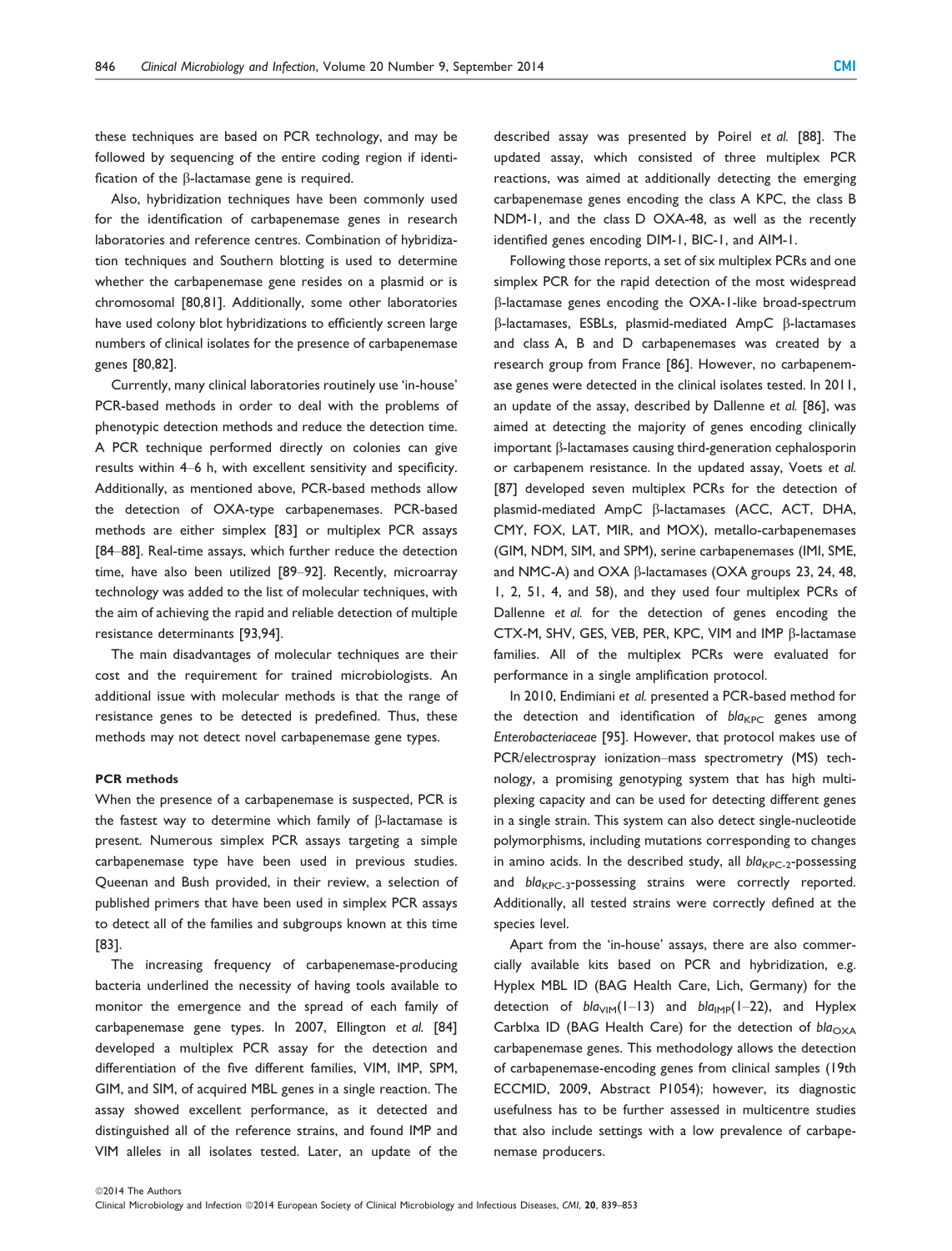## Real-time PCR methods

Several multiplex real-time PCR methods, which further reduce the detection time for carbapenemase genes, were developed by research groups at the same time. Real-time PCR methods can be followed by a melting curve step, allowing the accurate differentiation of carbapenemase gene variants. In 2007, Mendes et al. [90] described the first multiplex real-time PCR assay for the detection of genes encoding MBL-type enzymes (IMP and VIM types, SPM-1, SIM-1, and GIM-1) identified up to that point. The MBL identification was based on the characteristic amplicon melting peak. In a study published a few months later, the specific detection of  $bla<sub>VIM</sub>$ and  $bla_{\text{IMP}}$  genes in Gram-negative bacteria was achieved in <1 h with a real-time PCR assay [89]. The authors showed that melting curve analysis of the real-time PCR products clearly differentiated the genes into four groups: (i)  $bla<sub>VIM-1</sub>$ -like; (ii)  $bla<sub>VIM-2</sub>$ -like; (iii)  $bla<sub>IMPL-1</sub>$ -like; and (iv)  $bla<sub>IMPL-2</sub>$ -like.

In 2011, Chen et al. [91] developed a multiplex real-time PCR scheme that could identify  $bla_{KPC}$  gene variants. In contrast to other PCR-based methods for the detection of  $bla_{KPC}$  genes, such as two real-time PCR assays [97,98] and a method that uses PCR/electrospray ionization–MS [95], the described protocol made use of the technology of molecular beacon probes, which are able to detect the presence of single-nucleotide polymorphisms. Thus, the described realtime PCR could distinguish between different  $bla_{KPC}$  variants [91], and therefore provides information of both epidemiological and evolutionary significance. Later, Chen et al. [99], using the technology of molecular beacon probes, designed a multiplex real-time PCR assay capable of identifying both the epidemic K. pneumoniae ST258 clone and  $bla_{KPC}$  carbapenemase genes in a single reaction. That assay showed excellent sensitivity (100%) and specificity (100%), and seemed to be a useful tool for screening of K. pneumoniae isolates and surveillance of the epidemic ST258 clone in both community and healthcare settings. Although the initial cost of investment for the molecular beacons is significant, it is offset by the reduced requirements for template quality, reaction volume, and time [100].

Recently, Monteiro et al. [92] developed a single multiplex real-time PCR assay for the identification of the most common types of serine carbapenemase (KPC, GES, and OXA-48) and metallo-carbapenemase (IMP, VIM, and NDM), already described in enterobacterial isolates, using high-resolution melting curves. The entire assay, including DNA extraction, sample preparation, a multiplex PCR run, and analysis of results, was performed in 3 h. In the two studies that followed: (i) the performance of a real-time PCR for identification of  $bla<sub>VIM</sub>$ -type and  $bla<sub>KPC</sub>$  carbapenemases in an ultrarapid single reaction was compared with the performance of other

PCR-based methods [101]; and (ii) a multiplex real-time PCR assay for the detection of OXA-48, VIM, IMP, NDM and KPC carbapenemase genes was evaluated in a multicentre study [102].

Both the sensitivity and the specificity of all of the real-time protocols presented above were 100%. These results indicate that real-time PCR assays are robust, reliable and rapid protocols for the detection of the most prevalent carbapenemase genes. Therefore, molecular methods should be used for screening for the presence of the carbapenemase genes, so that their epidemiological spread can be monitored.

# Microarrays

DNA hybridization techniques in a microarray format allow the simultaneous detection of many sequences. In 2010, Ulyashova et al. [103] developed a microarray able to identify KPC, OXA, IMP, SPM, VIM, SIM and GIM carbapenemases. Commercially available microarrays for the detection of ESBLs and carbapenemases have been recently validated [93,104]. This method provides excellent sensitivity and specificity. Carbapenemases and other  $\beta$ -lactamases can be also detected directly from blood cultures. However, sensitivity can be influenced by the method used for DNA extraction.

Except for blood cultures, microararrays have not yet been validated for the detection of  $\beta$ -lactamases from clinical specimens. Their labour-intensive nature and relatively high cost still prevent them from becoming routine for the detection of carbapenemases in diagnostic laboratories. Despite this, microarrays may provide useful data for epidemiological typing of the isolates.

# Direct Methods for Detection of Carbapenemase Activity

In contrast to molecular-genetic techniques, which are only able to detect genes that are already known, direct detection of carbapenemase activity is also able to detect novel carbapenemases. Therefore, these methods should be available as reference standard methods for the detection of carbapenemase activity in routine diagnostic laboratories.

#### Colorimetric assays

Some of the simplest and cheapest methods for the detection of b-lactamases are colorimetric assays that can detect hydrolysis of the amide bonds of  $\beta$ -lactams according to colour changes. Specific tests use a chromogenic  $\beta$ -lactam (e.g. nitrocefin) that changes colour after being hydrolysed [105,106]. Non-specific tests are based on non-specific interactions with hydrolysed  $\beta$ -lactam molecules or on the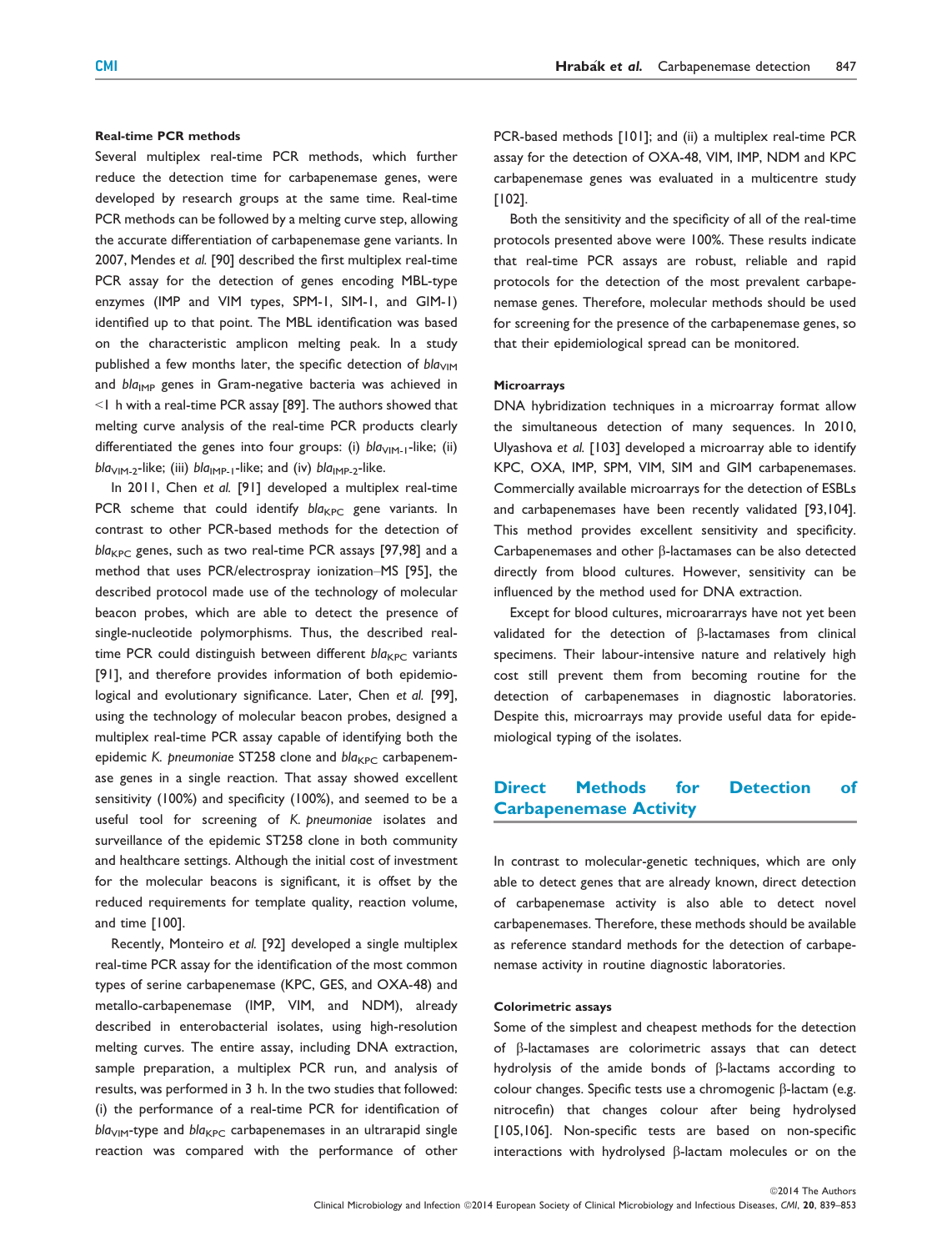detection of pH changes. A well-known non-specific test is the starch–iodine assay [105–107]. After hydrolysis of the indicator  $\beta$ -lactam, the colour of the reaction mixture or plate around colonies of  $\beta$ -lactamase producers changes from dark blue to colourless. For the detection of  $\beta$ -lactamase-producing S. aureus, Haemophilus influenzae, and other bacteria, a phenol red-based method has been developed. β-Lactamase production is indicated as a change of colour from red to yellow [106,108]. Recently, a phenol red-based method was modified for the detection of carbapenemases in Enterobacteriaceae and P. aeruginosa, known as the Carba NP test [22,109]. In this test, a bacterial culture is mixed with lysis solution. After lysis, the cell-free supernatant is mixed with a solution of phenol red, zinc sulphate, and imipenem. In carbapenemase-producing bacteria, the colour of the reaction changes from red to yellow or to light red. This method also allows the preliminary identification of carbapenemase type (class A, B, or D) based on the inhibition profile with tazobactam and EDTA [109].

In 2013, Tijet et al. [111] published another validation of the Carba NP test performed on a collection of 244 enterobacterial and P. aeruginosa isolates. They reported 100% specificity of the test. However, the sensitivity (72.5%) was lower than the 100% for Enterobacteriaceae and 94.4% for P. aeruginosa reported originally [22,109,110]. The test gave false-negative results in some mucoid isolates and especially in OXA-48-producing Enterobacteriaceae. The authors hypothesized that this behaviour could be attributable to low expression of carbapenemase. With a two-fold higher bacterial concentration, the sensitivity increased to 80%.

Recently, Dortet et al. [112] validated the Carba NP test for the detection of carbapenemase producers from blood cultures. Although there is one more 3-h step for incubation in brain–heart infusion in the procedure, this modification can reduce the time needed for carbapenemase identification from approximately 24 h to 3–5 h.

The Carba NP test is a reliable method for the detection of carbapenemases, especially of Ambler classes A and B, with superior specificity. Whether or not the test is reliable for the detection of all OXA-48-type carbapenemase producers and other bacteria with low production or inefficient carbapenemases must be determined in multicentre studies.

#### MS

In 2011, the first methods for the detection of carbapenemase activity by the use of matrix-assisted laser desorption ionization time-of-flight mass spectrometry (MALDI-TOF MS) were published. In those assays, fresh bacterial culture is mixed with carbapenem solution (meropenem or ertapenem) [113,114]. After incubation at 35–37°C for 2–4 h, the reaction mixture is centrifuged, and the supernatant is measured by MALDI-

TOF MS. In spectra, the carbapenem molecule, its sodium salts, and degradation products in the case of carbapenemase hydrolysis, are visible. This method allows the detection of real hydrolysis, without false-positive results. Some OXA-48-type-producing strains, however, can give false-negative results. In some slime-producing strains, measurement can be complicated by interactions with polysaccharides. The mass spectra of such strains are usually difficult to interpret.

The MALDI-TOF MS carbapenem hydrolysis assay has been modified and validated by other research groups [115–118]. Interestingly, this method gives superior results for the detection of OXA-type carbapenemases (CHDL) in Acinetobacter baumannii [119].

Another modification of the MS method was proposed by Carvalhaes et al. [120]. This group used liquid chromatography (LC)–MS for the detection of carbapenem molecules and their degradation products in CHDL-producing, IMP-producing, NDM-producing, VIM-producing, GIM-producing, KPC-producing and GES-producing bacteria. Incubation of the reaction mixture for 4 h increased both the sensitivity and specificity of the method to 100%. Recently, similar results were obtained by Carricajo et al. [121], using ultra-performance LC–tandem MS. Unfortunately, the equipment required for LC–MS is not currently available in most diagnostic laboratories, in contrast to MALDI-TOF mass spectrometers.

MALDI-TOF MS has now been introduced into many microbiological laboratories across Europe as an identification procedure for bacteria and fungi. Although the costs of the measurement (identification of bacteria and fungi) are low, the equipment remains expensive for countries with a low economic status. Recently, this technology was approved by the US Food and Drug Administration. Therefore, the MALDI-TOF MS carbapenem hydrolysis assay may become a reliable tool for confirmation of carbapenemase activity in both routine and reference laboratories. Unfortunately, no automatic software for the analysis of acquired spectra has yet been available. Therefore, the users must have some experience with MS measurement, in contrast to MALDI-TOF MS for microorganisms. Another multicentre validation of this method is also needed.

#### Spectrophotometric assays

Spectrophotometric detection of carbapenem hydrolysis has been proposed as a reference method for confirmation of carbapenemase activity [122]. Although this approach is labour-intensive, it cannot be used routinely in diagnostic laboratories. For the detection of carbapenemase activity, bacterial crude extract, usually prepared by sonication, is added to buffered carbapenem solution (imipenem), and hydrolysis of the  $\beta$ -lactam ring is measured in UV spectra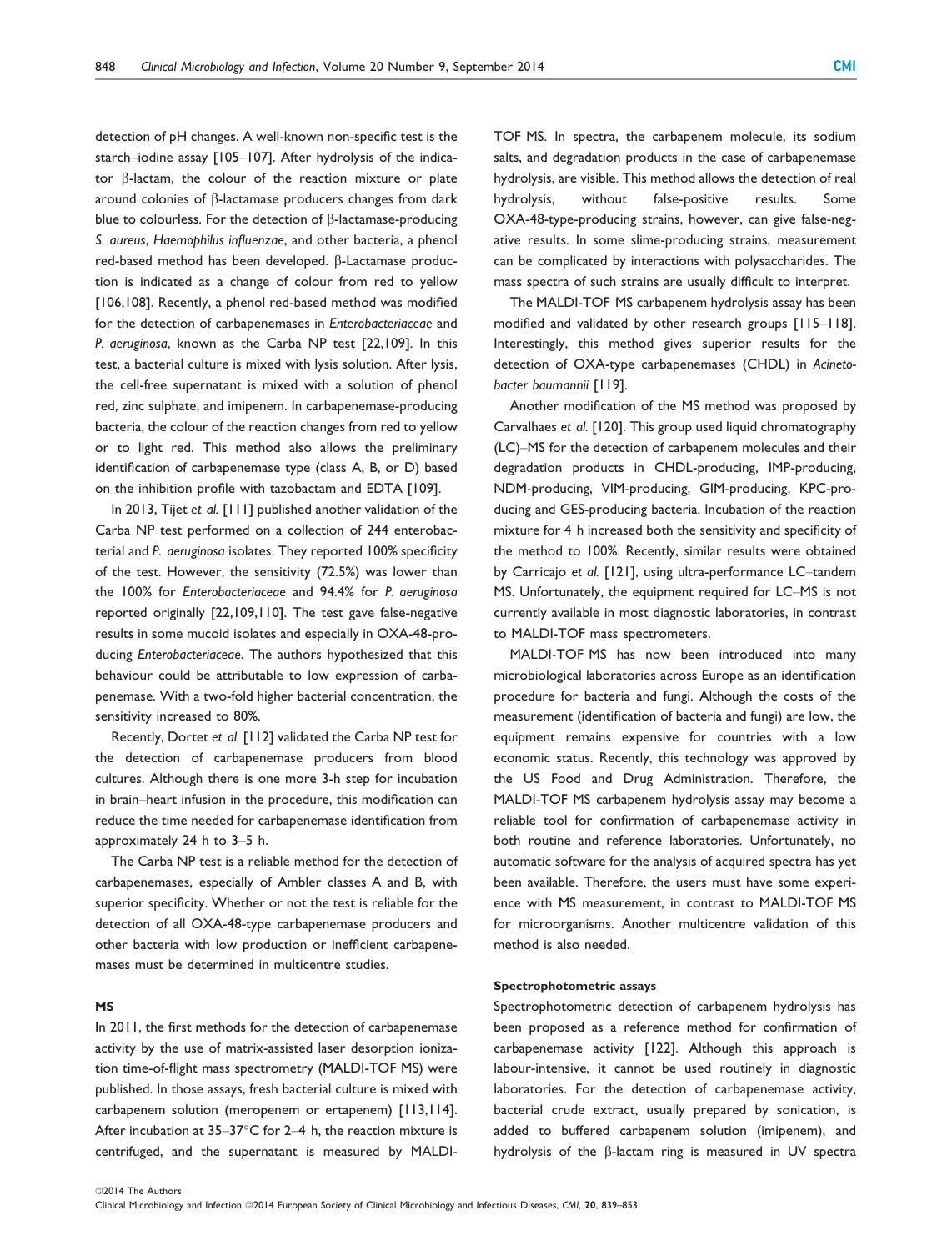[123-125]. Bernabeu et al. [123] demonstrated the ability of the imipenem hydrolysis spectrophotometric assay to detect a broad range of carbapenemases (100% sensitivity), including OXA-48-type class D enzymes Laraki et al. [125]. Only one Enterobacter cloacae strain overexpressing intrinsic AmpC was misidentified as a carbapenemase producer (98.5% specificity).

# Workflow in Routine Diagnostic Laboratories

Because of the global spread of carbapenemase-producing bacteria, it is necessary to introduce methods for their detection into all clinical diagnostic laboratories. For this purpose, we recommend a workflow, shown in Fig. 2, for carbapenemase identification.

During an outbreak, in regions with a known epidemiological situation, PCR-based screening can be performed directly from clinical material, and the results will be available to hospital epidemiologists within a few hours. Simultaneously, the samples should be cultivated on screening cultivation

media to obtain an isolate for further molecular-epidemiological typing. For other screening purposes, a sample should be first cultivated on a proper selective cultivation medium. Carbapenemase production must be confirmed by direct detection of carbapenem hydrolysis. Carbapenemase genes can be identified by PCR amplification or a microarray technique. Before molecular testing, inhibition (e.g. EDTA or boronic acid) and susceptibility (e.g. temocillin) profiles of the isolate may provide helpful information for the selection of a more targeted PCR-based technique. Apart from screening samples, detection of carbapenemase production should be performed in any enterobacterial isolate (Table 1) with a suspicious susceptibility profile (usually isolates with clinical significance).

## **Conclusion**

New, reliable methods for the detection of carbapenemases have now been developed (e.g. the Carba NP test and the



FIG. 2. Proposed workflow for the detection of carbapenemases in diagnostic laboratories. MALDI-TOF MS, matrix-assisted laser desorption ionization time-of-flight mass spectrometry; MLST, multilocus sequence typing; PFGE, pulsed-field gel electrophoresis.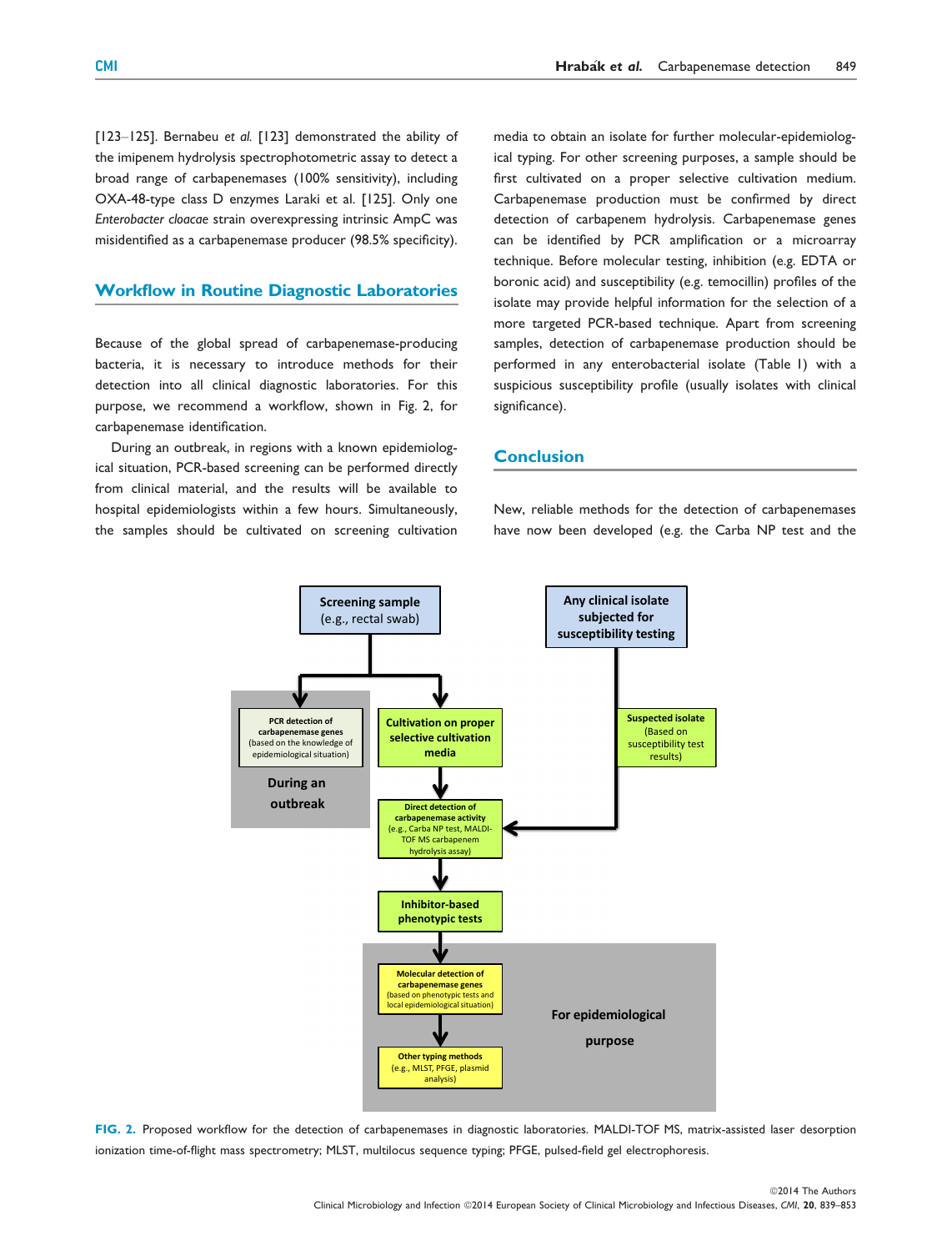MALDI-TOF MS hydrolysis assay). All of the methods, however, need experienced laboratory personnel. Therefore, in countries with a low prevalence of CPE, final confirmation of carbapenemase production should be performed in reference laboratories. For the improvement of CPE diagnosis, national authorities or international institutions should provide: (i) education to the diagnostic laboratory staff (e.g. interpretation of test results); and (ii) external quality controls for the evaluation of laboratories responsible for the diagnosis of CPE. Research on diagnostic methods should be further focused on interlaboratory/multicentre validation of the method, and the development of new methods for direct detection of CPE colonies on selective cultivation media.

#### Acknowledgements

We thank P. Urbaskova for critical reading of the manuscript and useful comments. J. Hrabak and E. Chudackova were partially supported by the research project grant NT11032-6/ 2010 from the Ministry of Health of the Czech Republic and by the Charles University Research Fund (project number P36). Costas C. Papagiannitsis was supported by the project 'Support of establishment, development, and mobility of quality research teams at the Charles University', registration number CZ.1.07/2.3.00/30.0022, financed by the Education for Competitiveness Operational Programme (ECOP) funded by the ESF and the government budget of the Czech Republic.

## Transparency Declaration

All authors have no conflict of interests to be declared.

## **References**

©2014 The Authors

- 1. Spellberg B, Blaser M, Guidos RJ et al. Combating antimicrobial resistance: policy recommendations to save lives. Clin Infect Dis 2011; 52: 397–428.
- 2. Vincent JL, Rello J, Marshall J et al. International study of the prevalence and outcomes of infection in intensive care units. JAMA 2009; 302: 2323–2329.
- 3. Hidron AI, Edwards JR, Patel J et al. NHSN annual update: antimicrobial-resistant pathogens associated with healthcare-associated infections: annual summary of data reported to the National Healthcare Safety Network at the Centers for Disease Control and Prevention, 2006–2007. Infect Control Hosp Epidemiol 2008; 29: 996–1011.
- 4. Pitout JD. Infections with extended-spectrum beta-lactamase-producing Enterobacteriaceae: changing epidemiology and drug treatment choices. Drugs 2010; 70: 313–333.
- 5. Nordmann P, Naas T, Poirel L. Global spread of carbapenemase-producing Enterobacteriaceae. Emerg Infect Dis 2011; 17: 1791–1798.
- 6. Borg MA, Zarb P, Ferech M, Goosens H. Antibiotic consumption in southern and eastern Mediterranean hospitals: results from the ARMed project. J Antimicrob Chemother 2008; 62: 830–836.
- 7. Walsh TR, Weeks J, Livermore DM, Toleman MA. Dissemination of NDM-1 positive bacteria in the New Delhi environment and its implications for human health: an environmental point prevalence study. Lancet Infect Dis 2011; 11: 355–362.
- 8. Stolle I, Prenger-Berninghoff E, Stamm I et al. Emergence of OXA-48 carbapenemase-producing Escherichia coli and Klebsiella pneumoniae in dogs. J Antimicrob Chemother 2013; 68: 2802–2808.
- 9. Woodford N, Wareham DW, Guerra B, Teale C. Carbapenemase-producing Enterobacteriaceae and non-Enterobacteriaceae from animals and the environment: an emerging public health risk of our own making? J Antimicrob Chemother 2014; 69: 287–291.
- 10. Galler H, Feierl G, Petternel C et al. KPC-2 and OXA-48 carbapenemase-harbouring Enterobacteriaceae detected in an Austrian wastewater treatment plant. Clin Microbiol Infect 2014; 20: 132–134.
- 11. Hirsch EB, Tam VH. Detection and treatment options for Klebsiella pneumoniae carbapenemases (KPCs): an emerging cause of multidrug-resistant infection. J Antimicrob Chemother 2010; 65: 1119– 1125.
- 12. Borer A, Saidel-Odes L, Riesenberg K et al. Attributable mortality rate for carbapenem-resistant Klebsiella pneumoniae bacteremia. Infect Control Hosp Epidemiol 2009; 30: 972–976.
- 13. Patel G, Huprikar S, Factor SH, Jenkins SG, Calfee DP. Outcomes of carbapenem-resistant Klebsiella pneumoniae infection and the impact of antimicrobial and adjunctive therapies. Infect Control Hosp Epidemiol 2008; 29: 1099–1106.
- 14. Kumarasamy KK, Toleman MA, Walsh TR et al. Emergence of a new antibiotic resistance mechanism in India, Pakistan, and the UK: a molecular, biological, and epidemiological study. Lancet Infect Dis 2010; 10: 597–602.
- 15. Falagas ME, Lourida P, Poulikakos P, Rafailidis PI, Tansarli GS. Antibiotic treatment of infections due to carbapenem-resistant Enterobacteriaceae: systematic evaluation of the available evidence. Antimicrob Agents Chemother 2014; 58: 654–663.
- 16. Tumbarello M, Viale P, Viscoli C et al. Predictors of mortality in bloodstream infections caused by Klebsiella pneumoniae. Carbapenemase-producing K. pneumoniae: importance of combination therapy. Clin Infect Dis 2012; 55: 943–950.
- 17. Rogers BA, Sidjabat HE, Paterson DL. Escherichia coli O25b-ST131: a pandemic, multiresistant, community-associated strain. *| Antimicrob* Chemother 2011; 66: 1–14.
- 18. Schwaber MJ, Carmeli Y. An ongoing national intervention to contain the spread of carbapenem-resistant Enterobacteriaceae. Clin Infect Dis 2014; 58: 697–703.
- 19. Clinical and Laboratory Standards Institute. Performance standards for antimicrobial susceptibility testing; twenty-first informational supplement. Document M100-S21. Wayne, PA: CLSI, 2011.
- 20. Miriagou V, Cornaglia G, Edelstein M et al. Acquired carbapenemases in Gram-negative bacterial pathogens: detection and surveillance issues. Clin Microbiol Infect 2010; 16: 112–122.
- 21. Glupczynski Y, Huang TD, Bouchahrouf W et al. Rapid emergence and spread of OXA-48-producing carbapenem-resistant Enterobacteriaceae isolates in Belgian hospitals. Int J Antimicrob Agents 2012; 39: 168–172.
- 22. Nordmann P, Poirel L, Dortet L. Rapid detection of carbapenemase-producing Enterobacteriaceae. Emerg Infect Dis 2012; 18: 1503– 1507.
- 23. Huang TD, Poirel L, Bogaerts P et al. Temocillin and piperacillin/ tazobactam resistance by disc diffusion as antimicrobial surrogate markers for the detection of carbapenemase-producing Enterobacteriaceae in geographical areas with a high prevalence of OXA-48 producers. J Antimicrob Chemother 2014; 69: 445–450.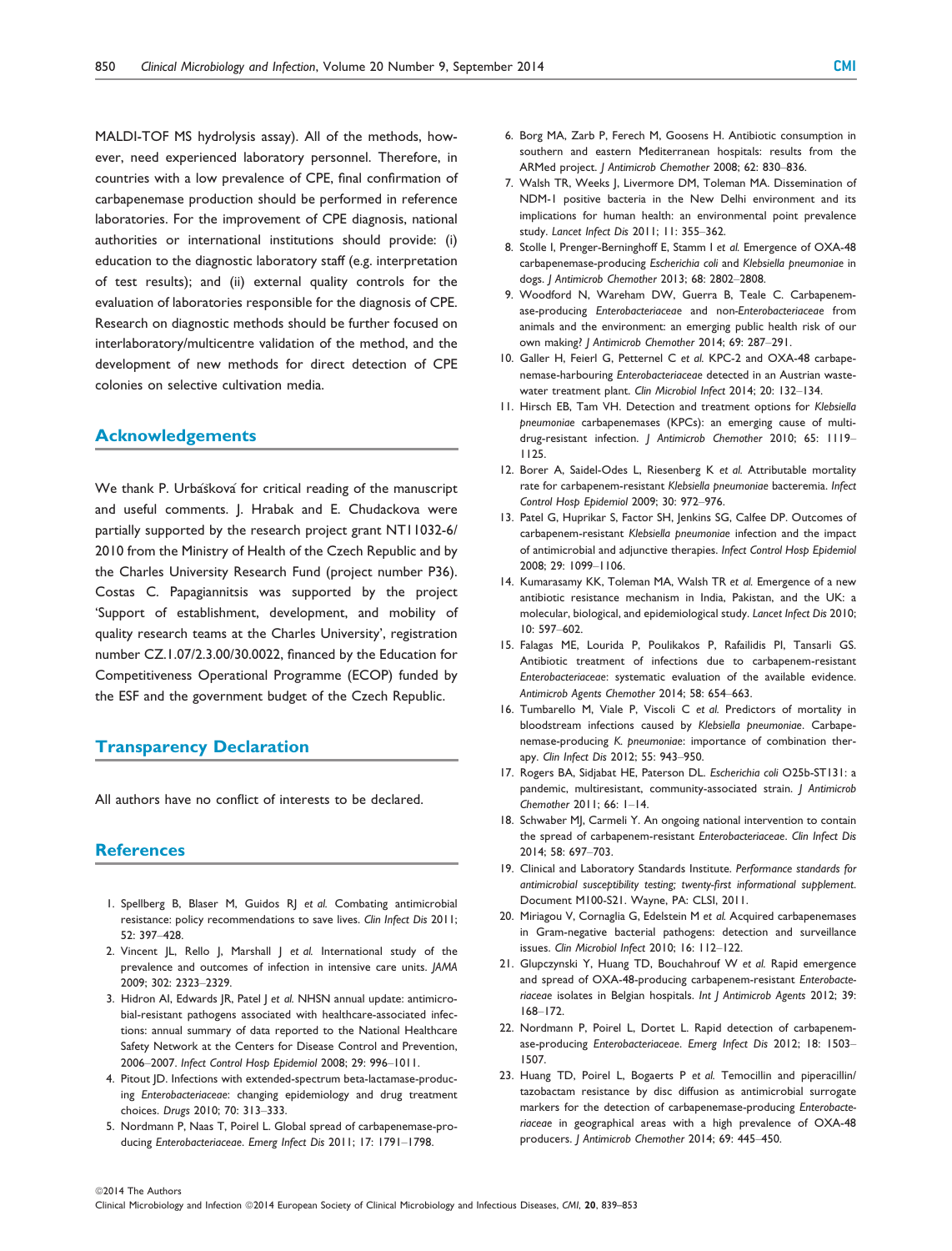- 24. Hartl R, Widhalm S, Kerschner H, Apfalter P. Temocillin and meropenem to discriminate resistance mechanisms leading to decreased carbapenem susceptibility with focus on OXA-48 in Enterobacteriaceae. Clin Microbiol Infect 2013; 19: 230–232.
- 25. Day KM, Pike R, Winstanley TG et al. Use of faropenem as an indicator of carbapenemase activity in the Enterobacteriaceae. J Clin Microbiol 2013; 51: 1881–1886.
- 26. Adler A, Navon-Venezia S, Moran-Gilad J et al. Laboratory and clinical evaluation of screening agar plates for the detection of carbapenem-resistant Enterobacteriaceae from surveillance rectal swabs. J Clin Microbiol 2011; 49: 2239–2242.
- 27. Nordmann P, Poirel L, Carrër A, Toleman MA, Walsh TR. How to detect NDM-1 producers. J Clin Microbiol 2011; 49: 718-721.
- 28. Carrër A, Fortineau N, Nordmann P. Use of ChromID ESBL medium for detecting carbapenemase-producing Enterobacteriaceae. J Clin Microbiol 2010; 48: 1913–1914.
- 29. Vrioni G, Ioannis Daniil I, Voulgari E et al. Comparative evaluation of a prototype chromogenic medium (ChromID CARBA) for detecting carbapenemase-producing Enterobacteriaceae in Surveillance Rectal Swabs. J Clin Microbiol 2012; 50: 1841–1846.
- 30. Poirel L, Potron A, Nordmann P. OXA-48-like carbapenemases: the phantom menace. J Antimicrob Chemother 2012; 67: 1597–1606.
- 31. Ruppe E, Armand-Lefevre L, Lolom I et al. Development of a phenotypic method for detection of fecal carriage of OXA-48-producing Enterobacteriaceae after incidental detection from clinical specimen. J Clin Microbiol 2011; 49: 2761–2762.
- 32. Singh K, Mangold KA, Wyant K et al. Rectal screening for Klebsiella pneumoniae carbapenemases: comparison of real-time PCR and culture using two selective screening agar plates. J Clin Microbiol 2012; 50: 2596–2600.
- 33. Nordmann P, Girlich D, Poirel L. Detection of carbapenemase producers in Enterobacteriaceae by use of a novel screening medium. J Clin Microbiol 2012; 50: 2761–2762.
- 34. Girlich D, Poirel L, Nordmann P. Comparison of the SUPERCARBA, CHROMagar KPC, and Brilliance CRE screening media for detection of Enterobacteriaceae with reduced susceptibility to carbapenems. Diagn Microbiol Infect Dis 2013; 75: 214–217.
- 35. Thomson KS, Sanders CC. Detection of extended-spectrum ß-lactamases in members of the family Enterobacteriaceae: comparison of the double-disk and three-dimensional tests. Antimicrob Agents Chemother 1992; 36: 1877–1882.
- 36. Vercauteren E, Descheemaeker P, Ieven M, Sanders CC, Goossens H. Comparison of screening methods for detection of extended-spectrum ß-lactamases and their prevalence among blood isolates of Escherichia coli and Klebsiella spp. in a Belgian teaching hospital. J Clin Microbiol 1997; 35: 2191–2197.
- 37. Coudron PE, Moland ES, Thomson KS. Occurrence and detection of AmpC beta-lactamases among Escherichia coli, Klebsiella pneumoniae, and Proteus mirabilis isolates at a veterans medical center. | Clin Microbiol 2000; 38: 1791–1796.
- 38. Masuda G, Tomioka S, Hasegawa M. Detection of beta-lactamase production by Gram-negative bacteria. J Antibiot 1976; 29: 662–664.
- 39. Marchiaro P, Ballerini V, Spalding T et al. A convenient microbiological assay employing cell-free extracts for the rapid characterization of Gram-negative carbapenemase producers. J Antimicrob Chemother 2008; 62: 336–344.
- 40. Pasteran F, Mendez T, Rapoport M, Guerriero L, Corso A. Controlling false-positive results obtained with the Hodge and Masuda assays for detection of class A carbapenemase in species of Enterobacteriaceae by incorporating boronic acid. J Clin Microbiol 2010; 48: 1323–1332.
- 41. Ørstavik I, Ødegaard K. Simple test for penicillinase production in Staphylococcus aureus. Acta Pathol Microbiol Scand B Microbiol Immunol 1971; 79: 855–856.
- 42. Hodge W, Ciak J, Tramont EC. Simple method for detection of penicillinase-producing Neisseria gonorrhoeae. J Clin Microbiol 1978; 7: 102–103.
- 43. Lee K, Chong Y, Shin HB et al. Modified Hodge and EDTA-disk synergy tests to screen metallo-beta-lactamase-producing strains of Pseudomonas and Acinetobacter species. Clin Microbiol Infect 2001; 7: 88–91.
- 44. Lee K, Lim YS, Yong D, Yum JH, Chong Y. Evaluation of the Hodge test and imipenem-EDTA double-disk synergy test for differentiating metallo-beta-lactamase-producing isolates of Pseudomonas spp. and Acinetobacter spp. J Clin Microbiol 2003; 41: 4623–4629.
- 45. Carvalhaes CG, Picão RC, Nicoletti AG, Xavier DE, Gales AC. Cloverleaf test (modified Hodge test) for detecting carbapenemase production in Klebsiella pneumoniae: be aware of false positive results. J Antimicrob Chemother 2010; 65: 249–251.
- 46. Seah C, Low DE, Patel SN, Melano RG. Comparative evaluation of a chromogenic agar medium, the modified Hodge test, and a battery of meropenem-inhibitor discs for detection of carbapenemase activity in Enterobacteriaceae. J Clin Microbiol 2011; 49: 1965–1969.
- 47. Pasteran F, Veliz O, Faccone D et al. A simple test for the detection of KPC and metallo-beta-lactamase carbapenemase-producing Pseudomonas aeruginosa isolates with the use of meropenem disks supplemented with aminophenylboronic acid, dipicolinic acid and cloxacillin. Clin Microbiol Infect 2011; 17: 1438–1441.
- 48. Lee K, Kim CK, Yong D et al. Improved performance of the modified Hodge test with MacConkey agar for screening carbapenemase-producing Gram-negative bacilli. *J Microbiol Methods* 2010; 83: 149-152.
- 49. Girlich D, Poirel L, Nordmann P. Value of the modified Hodge test for detection of emerging carbapenemases in Enterobacteriacae. J Clin Microbiol 2012; 50: 477–479.
- 50. Cury AP, Andreazzi D, Maffucci M, Caiaffa-Junior HH, Rossi F. The modified Hodge test is a useful tool for ruling out Klebsiella pneumoniae carbapenemase. Clinics 2012; 67: 1427–1431.
- 51. Doyle D, Peirano G, Lascols C et al. Laboratory detection of Enterobacteriaceae that produce carbapenemases. J Clin Microbiol 2012; 50: 3877–3880.
- 52. Clinical and Laboratory Standards Institute. Performance standards for antimicrobial susceptibility testing; 20th informational supplement. CLSI document M100-S20-U. Wayne, PA: CLSI, 2010.
- 53. Yong D, Lee K, Yum JH et al. Imipenem–EDTA disk method for differentiation of metallo-beta-lactamase-producing clinical isolates of Pseudomonas spp. and Acinetobacter spp. J Clin Microbiol 2002; 40: 3798–3801.
- 54. Kimura S, Ishii Y, Yamaguchi K. Evaluation of dipicolinic acid for detection of IMP- or VIM-type metallo-beta-lactamase-producing Pseudomonas aeruginosa clinical isolates. Diagn Microbiol Infect Dis 2005; 53: 241–244.
- 55. Migliavacca R, Docquier JD, Mugnaioli C et al. Simple microdilution test for detection of metallo-beta-lactamase production in Pseudomonas aeruginosa. J Clin Microbiol 2002; 40: 4388–4390.
- 56. Arakawa Y, Shibata N, Shibayama K et al. Convenient test for screening metallo-beta-lactamase-producing Gram-negative bacteria by using thiol compounds. J Clin Microbiol 2000; 38: 40–43.
- 57. Kim S-Y, Hong SG, Moland ES, Thomson KS. Convenient test using a combination of chelating agents for detection of metallo- $\beta$ -lactamases in the clinical laboratory. J Clin Microbiol 2007; 45: 2798-2801.
- 58. Girlich D, Halimi D, Zambardi G, Nordmann P. Evaluation of Etest<sup>®</sup> MBL strips for detection of KPC and metallo-carbapenemases in Enterobacteriaceae. Diagn Microbiol Infect Dis 2013; 77: 200–201.
- 59. Giakkoupi P, Vourli S, Polemis M et al. Supplementation of growth media with  $Zn^{2+}$  facilitates detection of VIM-2-producing Pseudomonas aeruginosa. J Clin Microbiol 2008; 46: 1568–1569.
- 60. Samuelsen O, Buarø L, Giske CG et al. Evaluation of phenotypic tests for the detection of metallo-beta-lactamase-producing Pseudomonas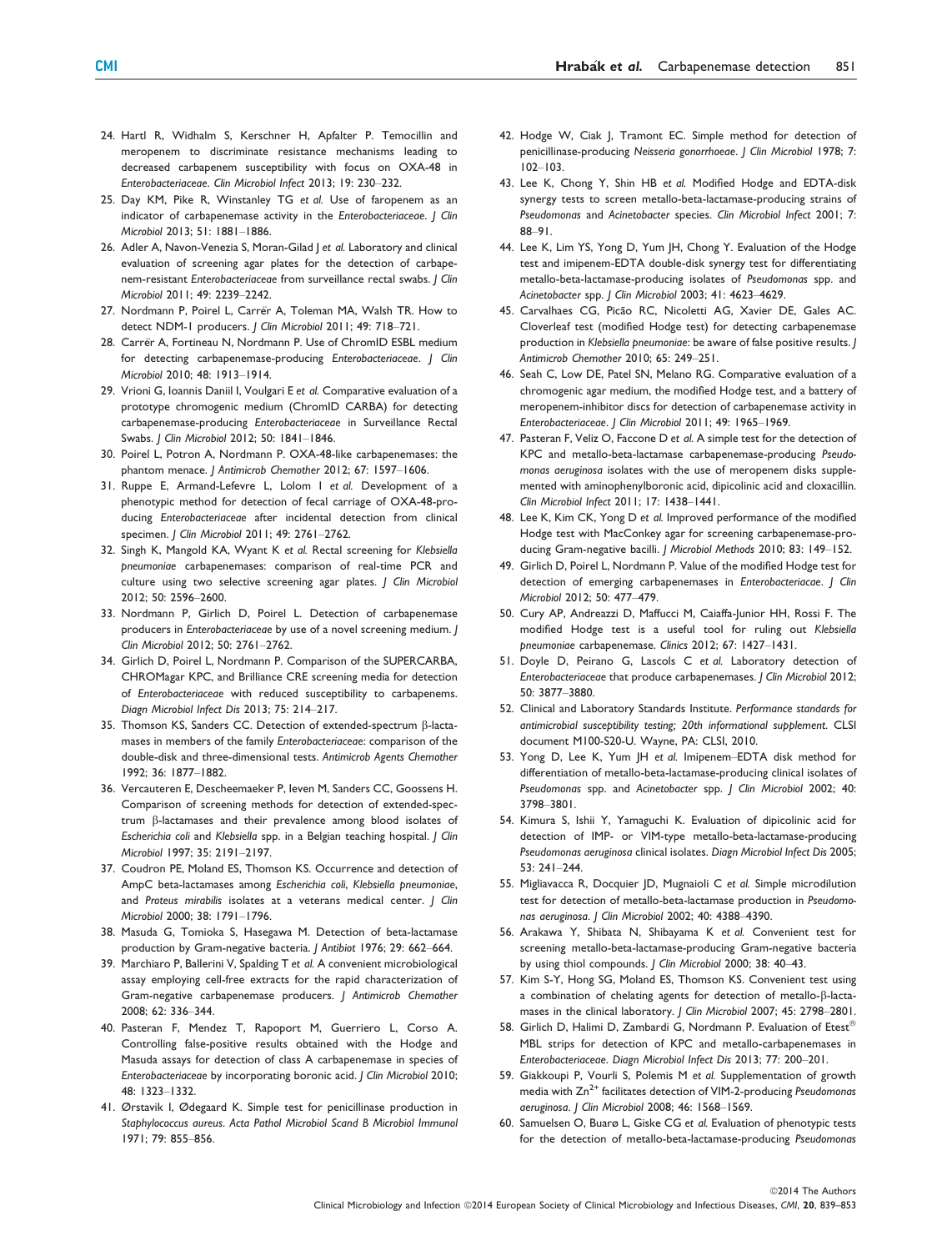aeruginosa in a low prevalence country. J Antimicrob Chemother 2008; 61: 827–830.

- 61. Chu YW, Cheung TK, Ngan JY, Kam KM. EDTA susceptibility leading to false detection of metallo-beta-lactamase in Pseudomonas aeruginosa by Etest and an imipenem–EDTA disk method. Int J Antimicrob Agents 2005; 26: 340–341.
- 62. Ratkai C, Quinteira S, Grosso F et al. Controlling for false positives: interpreting MBL Etest and MBL combined disc test for the detection of metallo-beta-lactamases. J Antimicrob Chemother 2009; 64: 657–658.
- 63. Pasteran FG, Otaegui L, Guerriero L et al. Klebsiella pneumoniae carbapenemase-2, Buenos Aires, Argentina. Emerg Infect Dis 2008; 14: 1178–1180.
- 64. Pasteran F, Mendez T, Guerriero L, Rapoport M, Corso A. Sensitive screening tests for suspected class A carbapenemase production in species of Enterobacteriaceae. | Clin Microbiol 2009; 47: 1631-1639.
- 65. Doi Y, Potoski BA, Adams-Haduch JM et al. Simple disk-based method for detection of Klebsiella pneumoniae carbapenemase-type beta-lactamase by use of a boronic acid compound. J Clin Microbiol 2008; 46: 4083–4086.
- 66. Tsakris A, Kristo I, Poulou A et al. Evaluation of boronic acid disk tests for differentiating KPC-possessing Klebsiella pneumoniae isolates in the clinical laboratory. J Clin Microbiol 2009; 47: 362–367.
- 67. Beesley T, Gascoyne N, Knott-Hunziker V et al. The inhibition of class C beta-lactamases by boronic acids. Biochem J 1983; 209: 229–233.
- 68. Giske CG, Gezelius L, Samuelsen Ø et al. A sensitive and specific phenotypic assay for detection of metallo- $\beta$ -lactamases and KPC in Klebsiella pneumoniae with the use of meropenem disks supplemented with aminophenylboronic acid, dipicolinic acid and cloxacillin. Clin Microbiol Infect 2011; 17: 552–556.
- 69. Giakkoupi P, Pappa O, Polemis M et al. Emerging Klebsiella pneumoniae isolates coproducing KPC-2 and VIM-1 carbapenemases. Antimicrob Agents Chemother 2009; 53: 4048–4050.
- 70. Zioga A, Miriagou V, Tzelepi E et al. The ongoing challenge of acquired carbapenemases: a hospital outbreak of Klebsiella pneumoniae simultaneously producing VIM-1 and KPC-2. Int J Antimicrob Agents 2010; 36: 190–191.
- 71. Papagiannitsis CC, Tryfinopoulou K, Giakkoupi P et al. Diversity of acquired b-lactamases amongst Klebsiella pneumoniae in Greek hospitals. Int J Antimicrob Agents 2012; 39: 178–180.
- 72. Steinmann J, Kaase M, Gatermann S et al. Outbreak due to a Klebsiella pneumoniae strain harbouring KPC-2 and VIM-1 in a German university hospital, July 2010 to January 2011. Euro Surveill 2011; 16: pii=19944.
- 73. Richter SN, Frasson I, Franchin E et al. KPC-mediated resistance in Klebsiella pneumoniae in two hospitals in Padua, Italy, June 2009– December 2011: massive spreading of a KPC-3-encoding plasmid and involvement of non-intensive care units. Gut Pathog 2012; 4: 7.
- 74. Wang Y, Cao W, Zhu X et al. Characterization of a novel Klebsiella pneumoniae sequence type 476 carrying both blaKPC-2 and blaIMP-4. Eur J Clin Microbiol Infect Dis 2012; 31: 1867–1872.
- 75. Rojas LJ, Mojica MF, Blanco VM et al. Emergence of Klebsiella pneumoniae co-harboring KPC and VIM carbapenemases in Colombia. Antimicrob Agents Chemother 2013; 57: 1101–1102.
- 76. Perilli M, Bottoni C, Grimaldi A et al. Carbapenem-resistant Klebsiella pneumoniae harbouring blaKPC-3 and blaVIM-2 from central Italy. Diagn Microbiol Infect Dis 2013; 75: 218–221.
- 77. Tsakris A, Poulou A, Pournaras S et al. A simple phenotypic method for the differentiation of metallo-beta-lactamases and class A KPC carbapenemases in Enterobacteriaceae clinical isolates. J Antimicrob Chemother 2010; 65: 1664–1671.
- 78. Miriagou V, Tzelepi E, Kotsakis SD et al. Combined disc methods for the detection of KPC- and/or VIM-positive Klebsiella pneumoniae: improving reliability for the double carbapenemase producers. Clin Microbiol Infect 2013; 19: 412–415.
- 79. Hansen F, Hammerum AM, Skov RL et al. Evaluation of ROSCO Neo-Sensitabs for phenotypic detection and subgrouping of ESBL-, AmpC- and carbapenemase-producing Enterobacteriaceae. APMIS 2012; 120: 724–732.
- 80. Yan JJ, Hsueh PR, Ko WC et al. Metallo- $\beta$ -lactamases in clinical Pseudomonas isolates in Taiwan and identification of VIM-3, a novel variant of the VIM-2 enzyme. Antimicrob Agents Chemother 2001; 45: 2224–2228.
- 81. Lolans K, Queenan AM, Bush K, Sahud A, Quinn JP. First nosocomial outbreak of Pseudomonas aeruginosa producing an integron-borne metallo-b-lactamase (VIM-2) in the United States. Antimicrob Agents Chemother 2005; 49: 3538–3540.
- 82. Luzzaro F, Docquier JD, Colinon C et al. Emergence in Klebsiella pneumoniae and Enterobacter cloacae clinical isolates of the VIM-4 metallo-ß-lactamase encoded by a conjugative plasmid. Antimicrob Agents Chemother 2004; 48: 648–650.
- 83. Queenan AM, Bush K. Carbapenemases: the versatile  $\beta$ -lactamases. Clin Microbiol Rev 2007; 20: 440–458.
- 84. Ellington MJ, Kistler J, Livermore DM, Woodford N. Multiplex PCR for rapid detection of genes encoding acquired metallo- $\beta$ -lactamases. / Antimicrob Chemother 2007; 59: 321–322.
- 85. Mostachio AK, van der Heidjen I, Rossi F, Levin AS, Costa SF. Multiplex PCR for rapid detection of genes encoding oxacillinases and metallo-beta-lactamases in carbapenem-resistant Acinetobacter spp. J Med Microbiol 2009; 58: 1522–1524.
- 86. Dallenne C, Da Costa A, Decré D, Favier C, Arlet G. Development of a set of multiplex PCR assays for the detection of genes encoding important beta-lactamases in Enterobacteriaceae. J Antimicrob Chemother 2010; 65: 490–495.
- 87. Voets GM, Fluit AC, Scharringa J, Cohen Stuart J, Leverstein-van Hall MA. A set of multiplex PCRs for genotypic detection of extended-spectrum  $\beta$ -lactamases, carbapenemases, plasmid-mediated AmpC  $\beta$ -lactamases and OXA  $\beta$ -lactamases. Int J Antimicrob Agents 2011; 37: 356–359.
- 88. Poirel L, Walsh TR, Cuvillier V, Nordmann P. Multiplex PCR for detection of acquired carbapenemase genes. Diagn Microbiol Infect Dis 2011; 70: 119–125.
- 89. Bisiklis A, Papageorgiou F, Frantzidou F, Alexiou-Daniel S. Specific detection of blaVIM and blaIMP metallo-beta-lactamase genes in a single real-time PCR. Clin Microbiol Infect 2007; 13: 1201–1203.
- 90. Mendes RE, Kiyota KA, Monteiro | et al. Rapid detection and identification of metallo- $\beta$ -lactamase-encoding genes by multiplex real-time PCR assay and meltcurve analysis. *| Clin Microbiol* 2007; 45: 544–547.
- 91. Chen L, Mediavalla JR, Endimiani A et al. Multiplex real-time PCR assay for detection and classification of Klebsiella pneumoniae carbapenemase gene (blaKPC) variants. | Clin Microbiol 2011; 49: 579-585.
- 92. Monteiro J, Widen RH, Pignatari A, Kubasek C, Silbert S. Rapid detection of carbapenemase genes by multiplex real-time PCR. J Antimicrob Chemother 2012; 67: 906–909.
- 93. Naas T, Cuzon G, Bogaerts P, Glupczynski Y, Nordmann P. Evaluation of a DNA microarray (Check-MDR CT102) for rapid detection of TEM, SHV, and CTX-M extended-spectrum beta-lactamases and of KPC, OXA-48, VIM, IMP, and NDM-1 carbapenemases. J Clin Microbiol 2011; 49: 1608–1613.
- 94. Stuart JC, Voets G, Scharringa J, Fluit AC, Leverstein-Van Hall MA. Detection of carbapenemase producing Enterobacteriaceae with a commercial DNA microarray. J Med Microbiol 2012; 61: 809–812.
- 95. Endimiani A, Hujer KM, Hujer AM et al. Rapid identification of bla<sub>KPC</sub>-possessing Enterobacteriaceae by PCR/electrospray ionization-mass spectrometry. J Antimicrob Chemother 2010; 65: 1833–1834.
- 96. Avlami A, Bekris S, Ganteris G et al. Detection of metallo-beta-lactamase genes in clinical specimens by a commercial multiplex PCR system. J Microbiol Methods 2010; 83: 185–187.